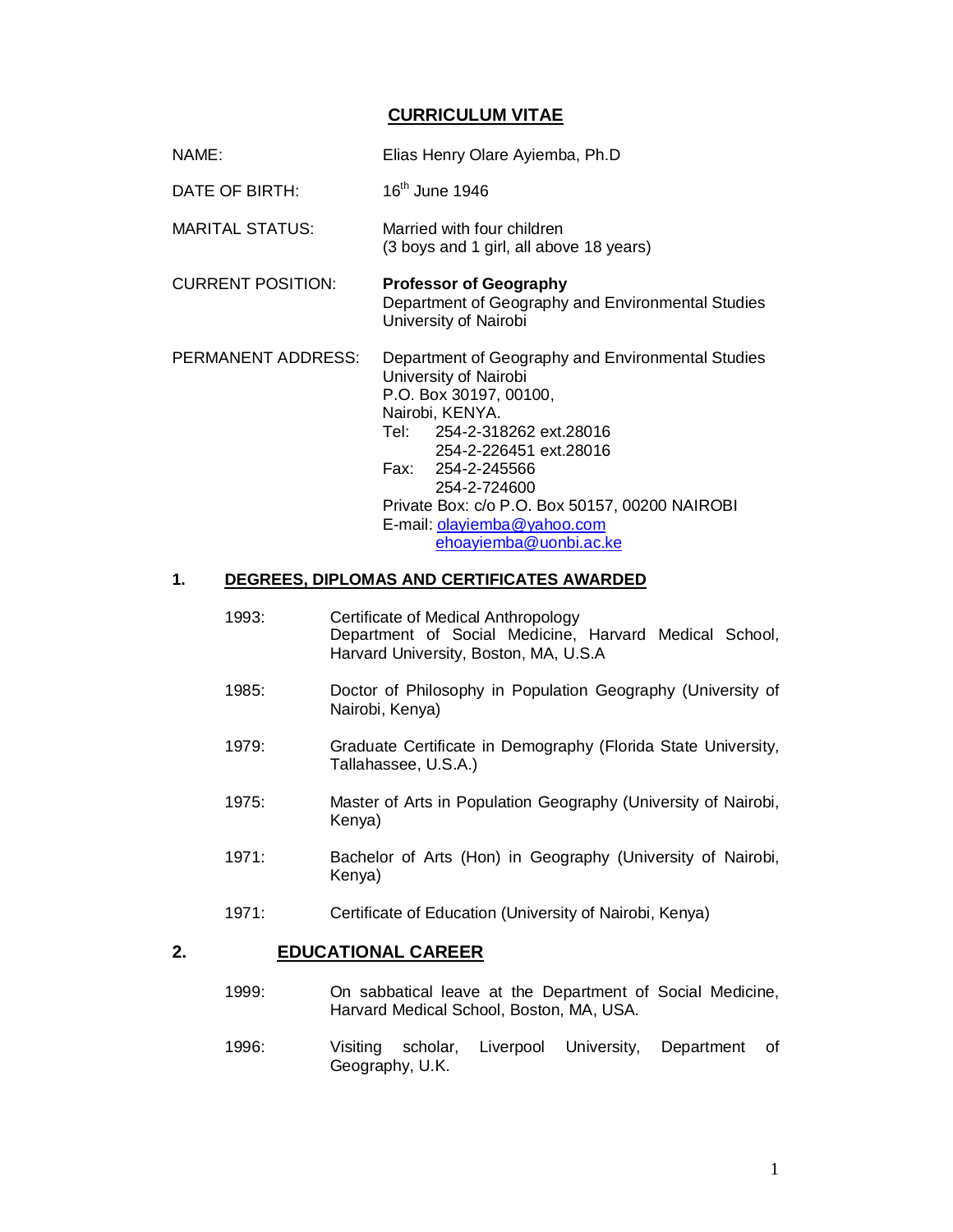- 1992-1993: On sabbatical leave at the Department of Social Medicine, Harvard Medical School, Boston, Massachusetts, U.S.A.
- 1984: Submitted my PhD thesis entitled: "Nuptial Determinants of Fertility in Western Kenya". (Unpublished PhD thesis) University of Nairobi, Library.
- 1978-1979: On study leave at Florida State University, Tallahassee, U.S.A.
- 1972-1974: Postgraduate education in the Department of Geography, University of Nairobi, Kenya.

M.A thesis entitled: "Intercensal Population Change: A Comparative Study of Kano Location and the Sugar-belt, 1962- 1973".

1968-1971: Undergraduate education in the Department of Geography, University of Nairobi, Kenya.

> B.A dissertation entitled: "Rural Periodic Markets in the Western Division of South Nyanza: A Study in Size and Periodicity".

- 1966-1967: High School education at Maseno High School, Nyanza Province, Kenya.
- 1962-1965: Secondary education at Bugema Missionary College, Uganda.
- 1959-1961: Upper Primary education at Bugema Missionary College, Uganda.
- 1954-1958: Lower Primary education at Gendia Mission Station, South Nyanza District, Kenya.

#### **3. APPOINTMENTS AND PROMOTIONS**

 2005-to-date: Professor, Department of Geography & Environmental Studies, University of Nairobi.

#### 2005- 2011: **Appointed Chairman, Department of Geography & Environmental Studies.**

- 1999: Visiting Research Fellow, Department of Social Medicine, Harvard Medical School, Boston, Massachusetts, U.S.A.
- 1998-2003: Re-appointment as the University of Nairobi Senate Representative to the Board of the Kenya National Examinations Council (KNEC), Republic of Kenya.
- 1997-1998: **Acting Dean, Faculty of Arts, University of Nairobi.**
- 1991-1997: **Associate Dean, Faculty of Arts, University of Nairobi.**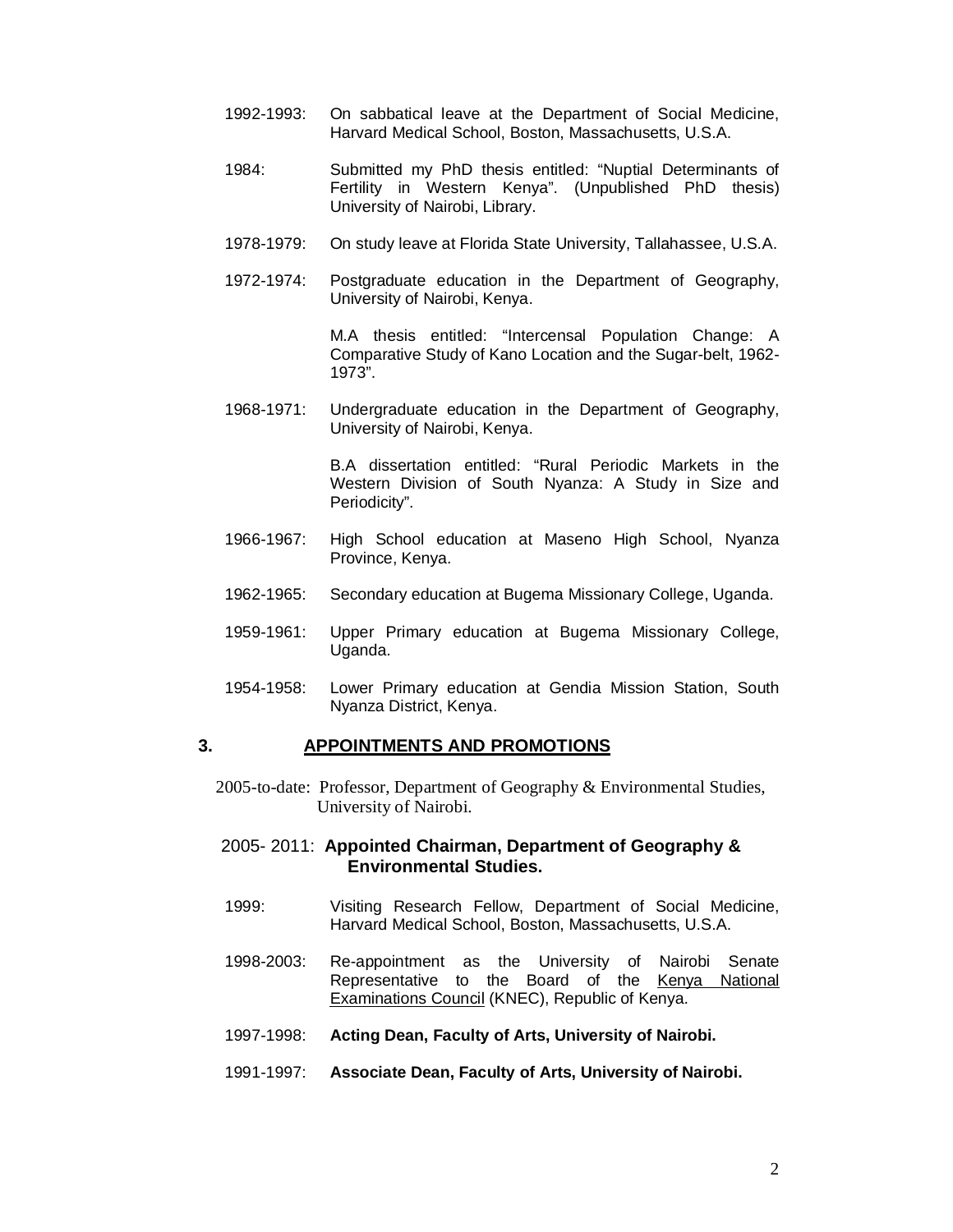- 1996-to-2011 **Chairman, Inter-faculty Collaboration Programme on Health and Behaviour Studies, University of Nairobi, Kenya.**
- 1996-1998: Chairman, Population, Environment and Development Research Agency (PEDRA), an NGO concerned with environmental issues.
- 1994-2005: Associate Professor, Department of Geography, University of Nairobi, Kenya.
- 1992-1993: Visiting Research Fellow, Department of Social Medicine, Harvard Medical School, Boston, Massachusetts, U.S.A.
- 1988-1991: **Chairman, Department of Geography, University of Nairobi, Kenya.**
- 1987-1994: Senior Lecturer, Department of Geography, University of Nairobi, Kenya.
- 1977-1987: Lecturer, Department of Geography, University of Nairobi, Kenya.
- 1975-1977: Assistant Lecturer, Department of Geography, University of Nairobi, Kenya.
- 1974-1975: Tutorial Fellow, Department of Geography, University of Nairobi, Kenya.

#### **4. UNIVERSITY TEACHING EXPERIENCE AND SUPERVISION OF STUDENTS**

- a) Teaching Post-graduate Courses
	- Conflicts in Resource use
	- Environmental Management, Review and Critique
	- Human Impact on the Natural Environment
	- Advanced Demographic Techniques
	- Advanced Population Geography Analysis
	- Population Policies
	- Migration and Urbanization
	- Fertility, mortality and migration
	- Population and sustainable development
	- Research Methods
- b) Teaching Undergraduate Courses
	- **Demography**
	- Population Geography
	- Human Geography
	- Poverty, Food Security and Livelihood Systems
	- **Medical Geography**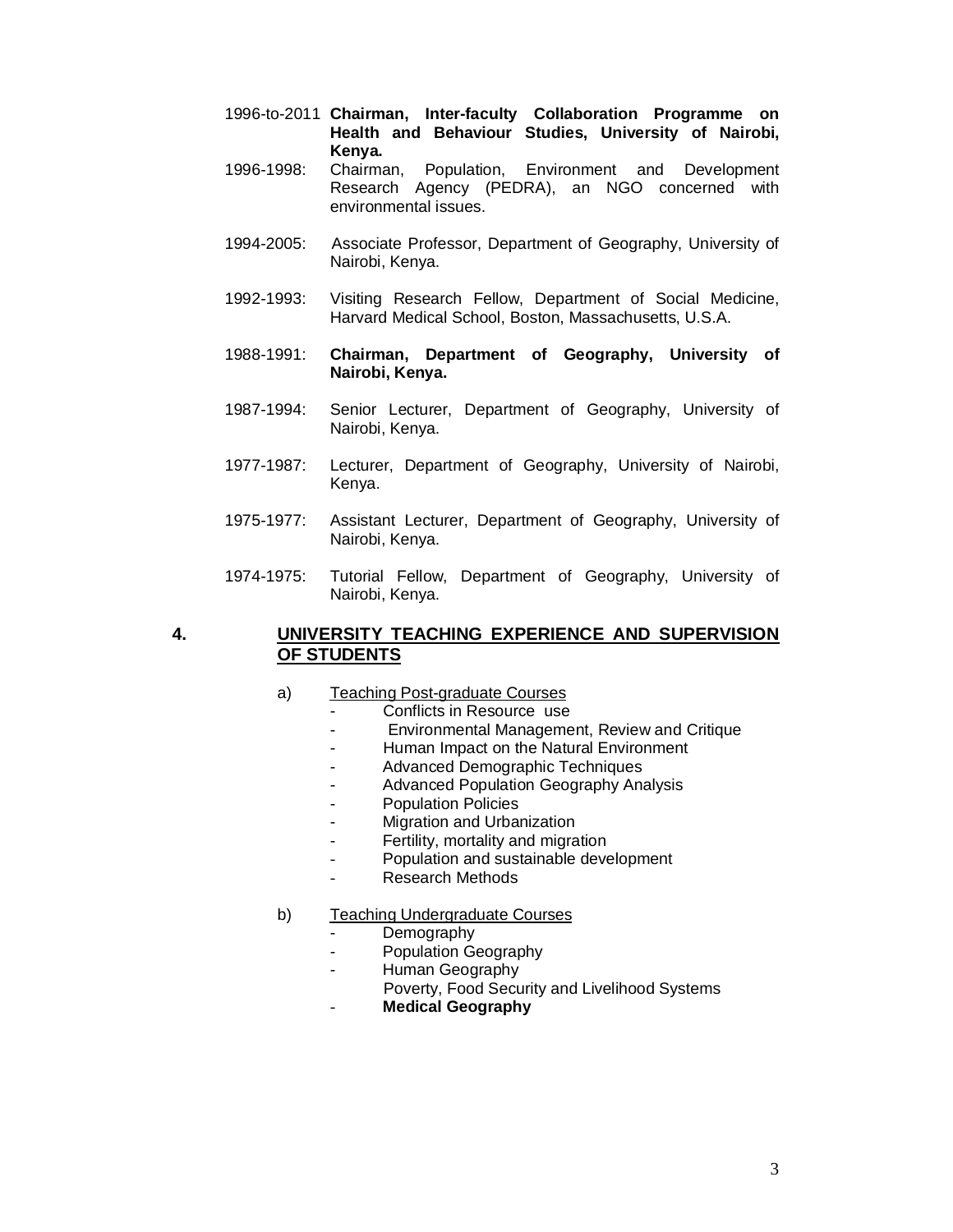## **Co-Supervision of PhD Students**

- 2011-to-date: Ayiemba, E .H.O., and Collins Opiyo: Samulel Kipruto: "Physical Access to Health Services and Its Impacts on Household Welfare in Rural Kenya" (**In progress)**
- 2010- to-date: Ayiemba, E.H.O; Stanley Makindi, and Hussein A. Mahmoud: Yakub, M. Dahiye (Egerton University): " Ecological and Social Consequences of Refugee Settlement in Daadab Division of North Eastern Kenya."(**Currently on Fieldwork**)

## **Completed PhD Supervision**

- 2009-2013; Ayiemba, E.H.O., Lawrence Ikamari and Murungaru Kimani: Joyce Kinaro: "Perceptions and Barriers to Contraceptive Use Among Adolescents: A Case Study of Nairobi." ( **Completed)**
	- 2007-2011: Ayiemba, E.H.O and Richard , S. Odingo: Tom, O. Ouna: "Landscape Characteristics and Its Effects On the Frequency and Spatial Distribution of Severe Malaria Cases in Selected Areas of Western Kenya Highlands: A Geostatistical Analysis." **(completed) 2012)**
- 2008-2011: Ayiemba, E.H.O. and Alfred , O. Agwanda: Paul, Obino Ong'anyi: "Spatio-temporal Variations in Orphanhood: Analysis of the Effects of AIDS, and Traditional versus Modern Institutional Coping Mechanisms in Kisumu District, Kenya" **(Successfully defended and waiting for the award of the degree in December 2012)**
- 2005-2009: Ayiemba, E.H.O. and E.Irandu: **John K. Musingi-" The Effects of Large-Scale Multi-purpose Dams on Community Health and Food Security: A Case Study of Masinga Dam, Kenya." (Completed and Graduated in December, 2009)**

2004:-2006: Ayiemba, E.H.O and J.L. Ogallo: **Mrs Oluoko-Alice**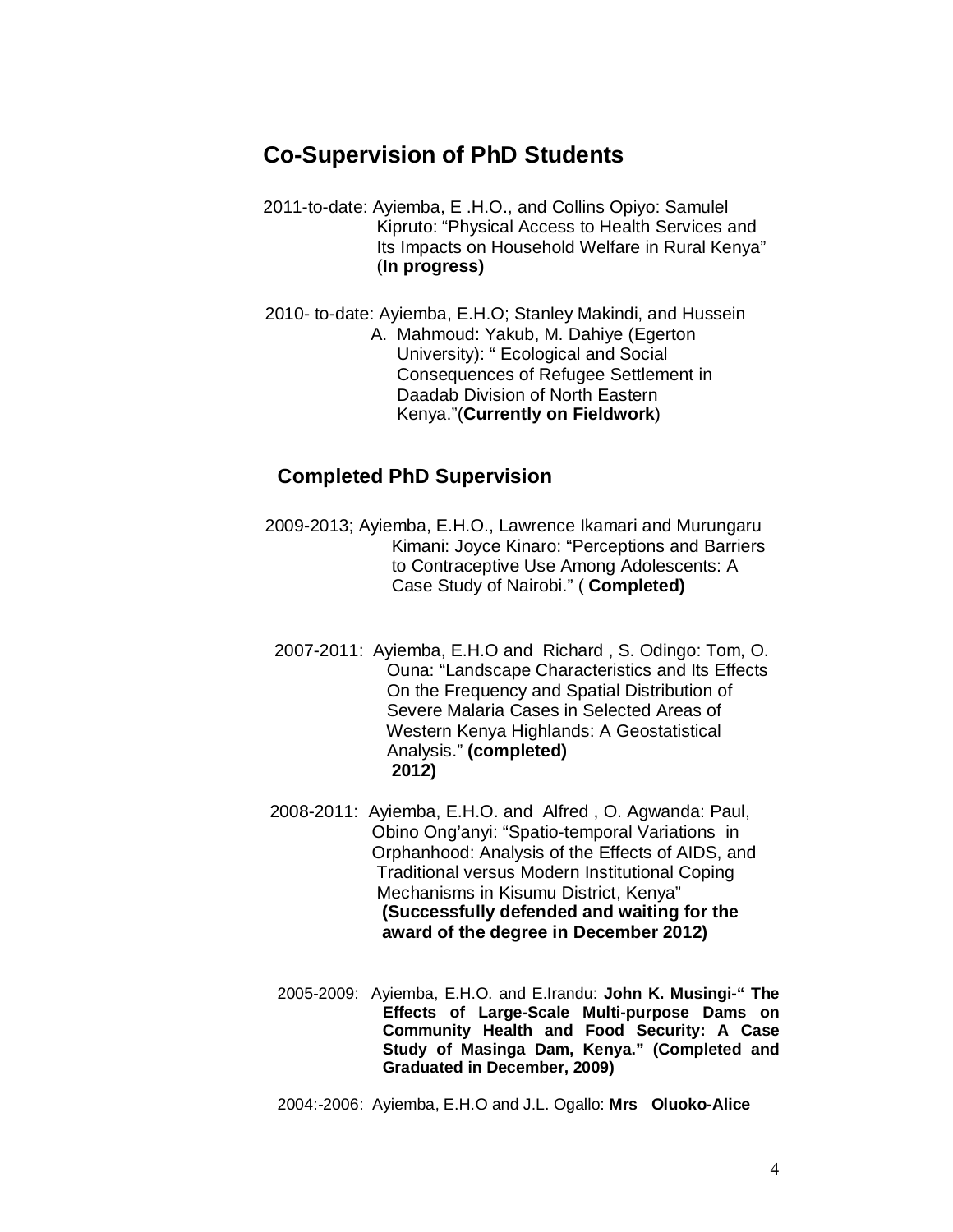**Odingo –"Food Security and Poverty Among Small-Scale Farmers in Nyando District, Kenya" Department of Geography and Environmental Studies, University of Nairobi (Graduated in 2006).**

- 2005-2008: Ayiemba, E.H.O and T. Oyari : **Mr. Mwaguni, Saeed Mutta –" The Effects of Tourism on the Management Of Kenya's Coastal Water Resources: A Case Study Of Nyali-Bamburi-Shanzu and Diani-Shale Areas" Department of Geography and Environmental Studies** (G**raduated in December, 2009)**
- 2004: Ayiemba, E.H.O and M. Kirimi: **Mr. Japhan K. Omoke -"Population Ageing in Rural and Urban Kenya: A Case Study of Lamu, Turkana and Nairobi**  Department Of Geography and **Environmental Studies (Graduated in 2008**)
- 1993-1998: Ayiemba, E.H.O. and R.T. Ogonda : **Mr. Charles Omondi – Department of Geography, Maseno University .** (**completed his PhD in UK)**.
- 1992-1997: Ayiemba, E.H.O. and J.O.Oucho: M**rs. Margaret Kirimi – Department of Geography and Environmental Studies, University of Nairobi.** (G**aduated in 1998**)

# **c) M.A students supervised Since 1980**

- Abdullahi Mohamed Yassin: " Impact of Refugees on the Environment: A Case Study of Daadab Refugee Camp, Garissa District". (Completed)
- 2010: Mr. Lembara S. Lucas-"The Impacts of Human on Drylands Environment: A Case study of Lorroki Plateau In Samburu District, Kenya". (completed)
- 2008: Mr. Asetto Jack-"Sanitation systems and their effects on the Environment: The Case of Karen, Nairobi". (completed).
- 2008: Jane Wanjiru Kuria-Kinyoda: "Solid Waste management Practices and Health Implications of Household Waste Disposal to residents; A Case study of Kibera Slums, Kenya"
- 2007: Mr. Tito Kodiaga "An Assessment of the status of Health Care Waste in Kenya: A Case Study of Nyanza Province" (Completed)
- 2006 Ms. Mutiti Frida Nyiva- "Waste Disposal Sanitation and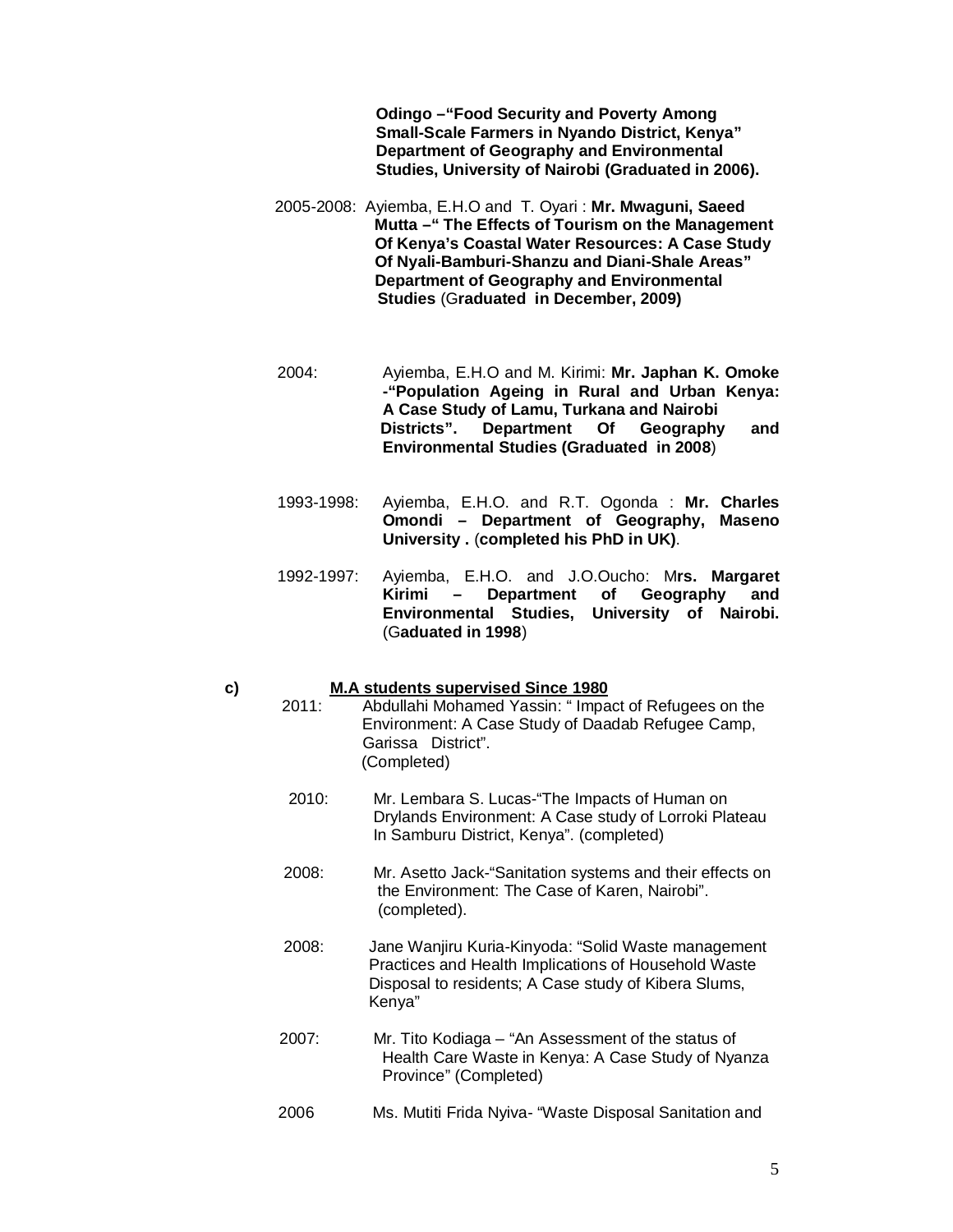Health: A Case Study of Kasarani, Nairobi." (completed).

- 2005: Mr. Adipo P. Ouma \_" Hospital Waste Management in Nairobi City" (completed).
- 2003: Mr. John Wafula "Corporate Environmentalism and sustainability: Emerging Trends in Kenya" (completed)
- 2002: Mr. Mwaguni, S. Mutta "Public Health Problems in Mombasa District: A Case Study of Sewage Management". Department of Geography, University of Nairobi. (completed).
- 2002: Miriti Kaari M. Rosalid "The Effect of Sex Composition on Contraceptive Use". Population Studies and Research Institute (PSRI), University of Nairobi. (completed).
- 2002: Wangui, Joyce Kinaro "Determinants of Fertility Among Adolescents and Youth 15-24 years in Kenya". Population Studies and Research Institute (PSRI), University of Nairobi. (completed).
- 2002: Tsuma F. Tabitha "Human Impact on Forest Resources: A Case Study of Mukogodo Forest, Laikipia District" – Department of Geography, University of Nairobi. (submitted for examination).
- 1997-1999: Oluoch, C. Akoth, "Environmental and Socio-economic Determinants of Adult Female Morbidity and Mortality in Homa-Bay District: A case study of Asego Division (completed successfully).
- 1997-1999: Mutisya, S., "Impact of Domestic Water Utilization on Morbidity and Mortality: A case study of Yatta Division, Machakos District, Kenya". (in progress).
- 1996-1998: Edwin, M. Otieno, "Effect of Migration on Infant and Child Mortality: Evidence from 1993 KDH Data", Population Studies and Research Institute, University of Nairobi. (completed successfully).
- 1995-1998: Jacqueline Muchiri, "The Impact of Population Growth and Density on Transport System: A case study of Nakuru District, Kenya". Department of Geography, Egerton University, Kenya. (completed successfully).
- 1995-1998: Omoke, K. Japhan. "The Impact of Population Growth on Forest Resources: A case study of Laikipia District, Kenya". Department of Geography, University of Nairobi, Kenya (completed successfully).
- 1994-1998: Florence K. Mogere, "Reproductive Mortality and its Significance to Health Planning in Kisii District".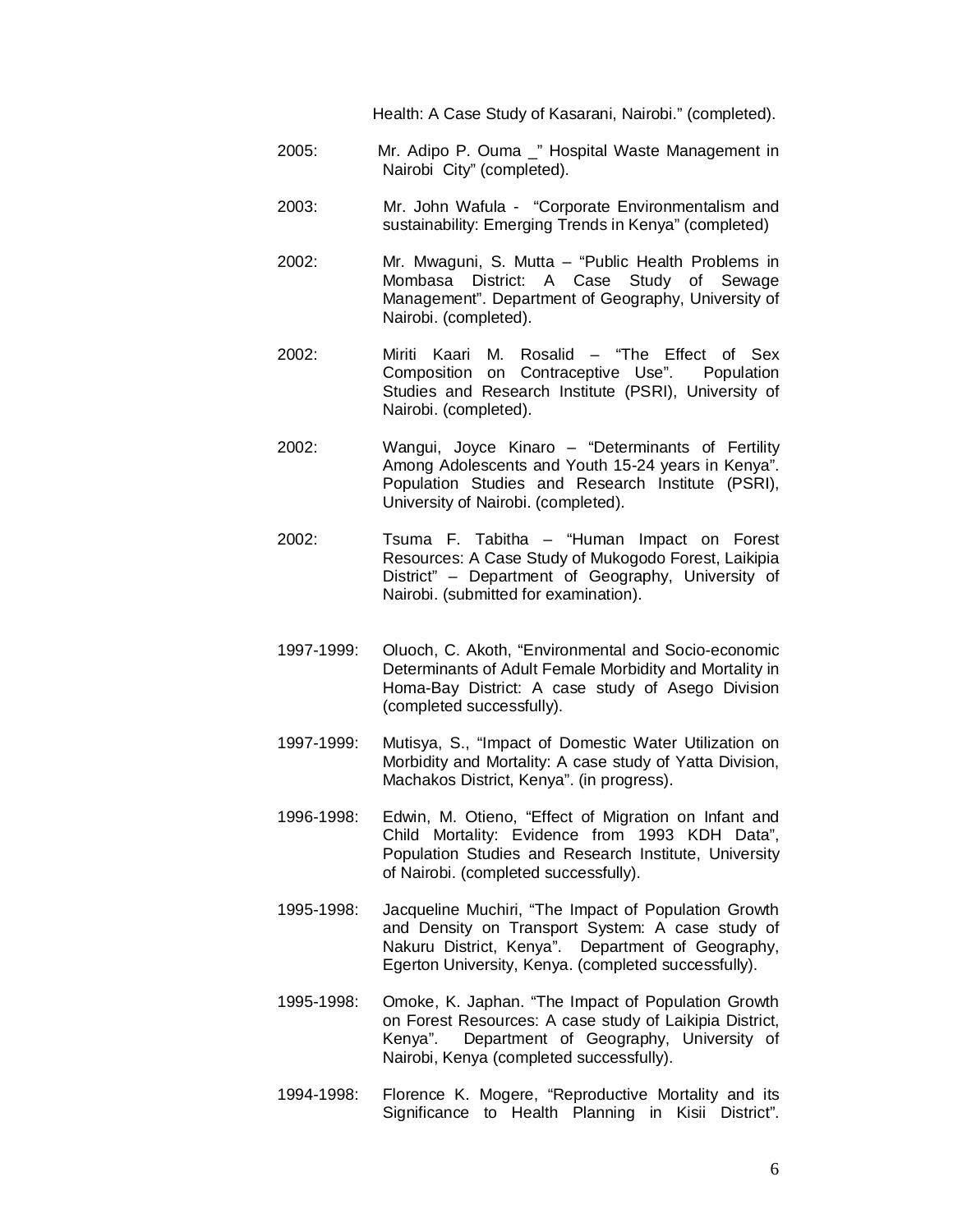Department of Geography, University of Nairobi. (completed successfully).

1994-1998: Segera, J.N., "The Impact of Population Growth on Provision of Educational Facilities in Nyamira District, Kenya", Department of Geography, University of Nairobi. (completed successfully).

\*\*\*\*\*\*\*\*\*\*\*\*\*\*\*\*\*\*\*\*\*\*\*\*\*\*\*\*\*\*\*\*\*\*\*\*\*\*\*\*\*\*\*\*\*\*\*\*\*\*\*\*\*\*\*\*\*\*\*\*\*\*\*\*\*\*\*\*\*\*\*\*\*\*\*\*\*\*\*\*

- 1993-1994: Omari Ibrahim: "Determinants of Adolescent Fertility in Kisii District". Population Studies and Research Institute, University of Nairobi (completed successfully).
- 1990-1992: Mochama, D.: "Socio-Economic Determinants of Fertility: A case study of Gusii Community. Department of Geography, University of Nairobi (completed successfully).
- ": Juma, P.: "Determinants and Consequences of Adolescent Fertility: A case study of Kano Location, Kisumu District". Population Studies and Research Institute, University of Nairobi (completed successfully).
- 1991-1993: Eudias Mumbi Machera: "Influence of Women's Activities on the Infant and Childhood Mortality in Embu District". Population Studies and Research Institute, University of Nairobi (completed successfully)
- 1989-1990: Rimberia, M.M.: "Infant and Child Mortality in Meru District". Department of Geography, University of Nairobi (completed successfully).
- ": Kiranga, J.M: "Past and Present Migration Trends in Kenya: A case study of Mombasa District". Department of Geography, University of Nairobi (completed successfully).
- 1987-1989: Paul Omondi: "Regional Differentials in Marital Instability in Kenya. Department of Geography, University (completed successfully).
- 1984-1985: Mabel Nyarango: "Nuptiality Estimation for Kenya Using Census Data". Department of Geography, University of Nairobi (completed successfully).
- 1980-1981: Omondi-Odhiambo: "Migration and Fertility in a Rural Area in Kenya: The case of North Western Machakos District". Department of Geography, University of Nairobi (completed successfully).

#### **d) Supervision of Undergraduate Dissertations**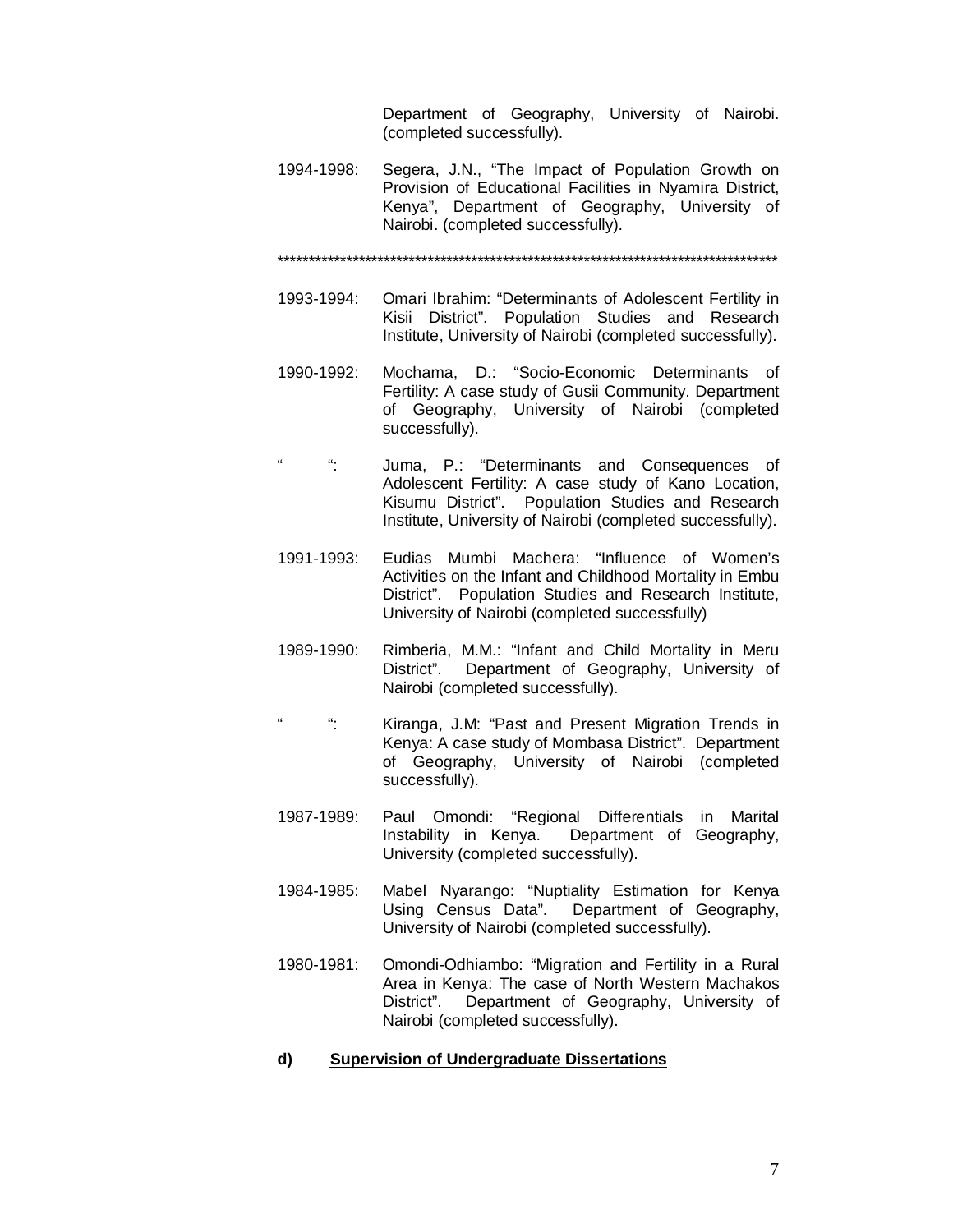Since 1975, I have supervised over 20 undergraduate students who successfully completed writing their B.A dissertation on various topics in Demography, Population Geography and Medical Geography.

#### **e) Oral Examination Boards Attended**

Between 1991 and 1998, in my capacity as either the Associate Dean or Acting Dean, I chaired many PhDs and M.As oral defence for the Faculty of Arts, University of Nairobi.

Since 2000 to date, I have also attended many post-graduate oral defence (Ph.Ds/M.As/MSc) for the Faculty of Arts, Faculty of Science, Population Studies and Research Institute (PSRI) and the Institute of African Studies (IAS) in my capacity as an Internal Examiner or Board member.

#### **5. APPOINTMENT AS EXTERNAL EXAMINER**

- 2009 Appointed External Examiner for PhD thesis entitled: "The Impact of HIV/AIDS on Fertility in Kyela District, Tanzania" by Albina Andrew Chuwa, The Open University of Tanzania, Dar es Salaam, Tanzania.
- 2009 Appointed External Examiner for PhD thesis entitled: "Maternal Referrals to Specialized Care in Mtwara Tanzania: The Impact of a Modified Criteria on Compliance." By Rose N.M. Mpembeni, Muhimbili University of Health and Allied Sciences. Dar Es Salaam, Tanzania.
- 2008 Appointed external Examiner for PhD thesis entitled:" The Impact of HIV and AIDS on the Elderly People in Machete District, Tanzania." By Joyce Peters Chonjo, Demographic Training Unit, University of Dar Es salaam, Tanzania.
- 2008 Appointed External Examiner for PhD thesis entitled: "Antecedents of Adolescent Parenthood: A case Study of Bondo and Nairobi Districts in Kenya."
- 2007-2010: External Examiner, Department of Geography and the Department of Environment and Community Development, Kenyatta University.
- 2007 Appointed External Examiner for PhD Thesis entitled: "Environmental Determinants of Occurrence of Unstable Malaria in Kericho District of Kenya: An Investigation Through Statistical Modelling." By Warkach Kipkorir Tonui, School of Environmental Sciences, Kenyatta University.
- 2006-to date: External Examiner, Department of Geography, Egerton University and Laikipia University College.
- 2007 Appointed External Examiner for Mr. Peter Wekesa's M.A thesis entitled:" Factors Influencing Household Production of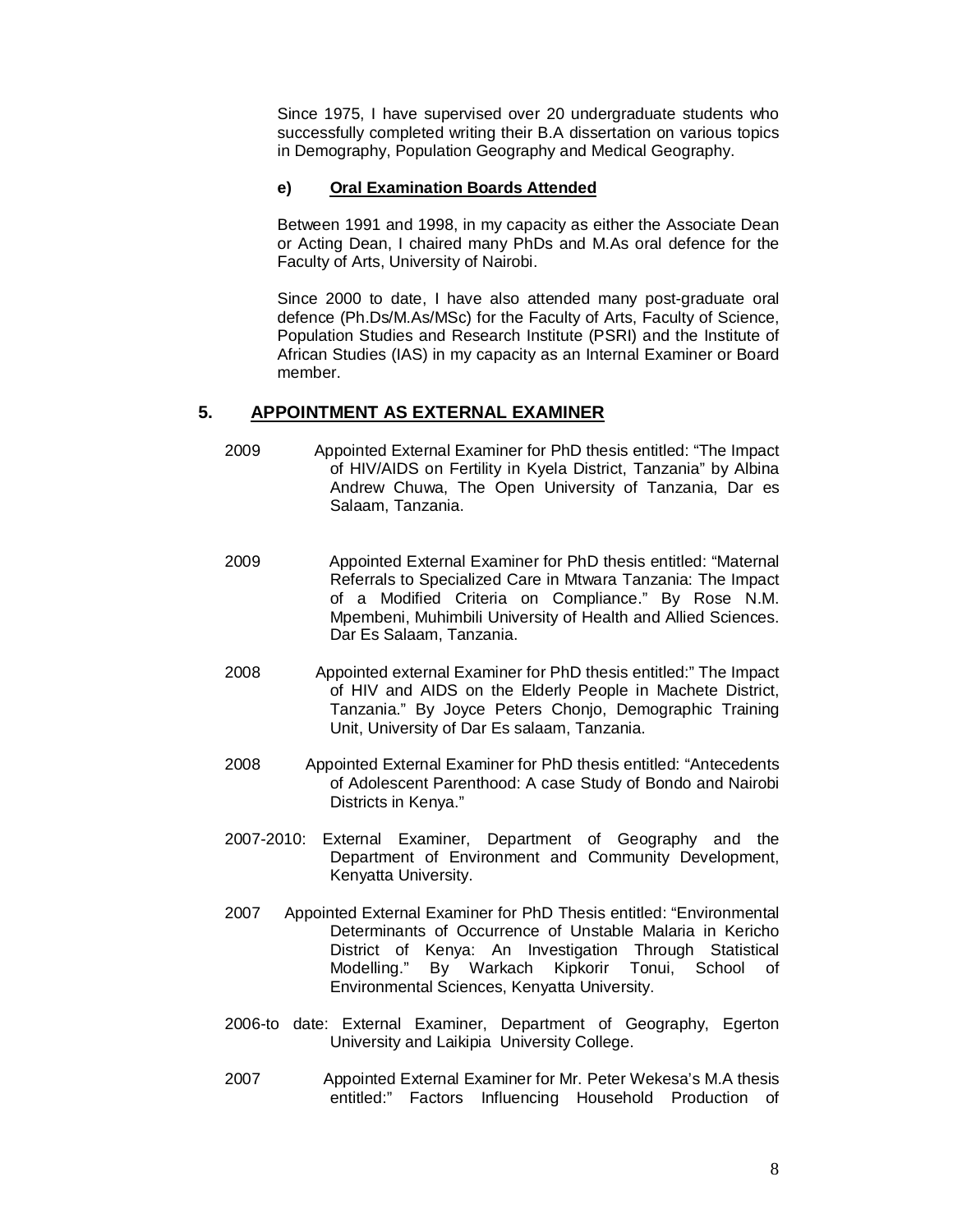Sorghum and Millet in Kiminini Location of Trans-Nzoia District, Kenya." Department of Geography, Egerton, University.

- " " Appointed External Examiner for Ms. Sarah Ayeri Ogalleh's M.A. Thesis entitled:" Status of On-farm Tree Establishment and Factors Affecting Tree Planting: The Case Study of River Njoro Watershed, Nakuru District, Kenya." Egerton University.
- 2006: Appointed as External Examiner for PhD thesis Faculty of Arts and Social Sciences, University of Dar es Salaam, Tanzania.
- 2004 Re-appointed External Examiner, Department of Behavioural Sciences, Institute of Public Health, Muhimbili University College of Health Sciences, University of Dar Es Salaam, Tanzania
- 2003: External Examiner, Demographic Unit, Dar Es Salaam University, Tanzania.
- 2003: Re-appointed as External Examiner, Department of Geography, Maseno University.
- 2003: Re-appointed External Examiner, Department of Geography, Egerton University.
- 1998-2001: Appointed External Examiner to the Department of Geography, Maseno University College, Private Bag, Maseno, Kenya.
- 1998-2001: Re-appointed as External Examiner to the Department of Geography, Dar-Es-Salaam University, Tanzania.
- 1997-2000: External Examiner, Department of Behavioural Sciences, Institute of Public Health, Muhimbili University College of Health Sciences, Dar-Es-Salaam, Tanzania.
- 1997-2000: Re-appointed as External Examiner to the Department of Geography, Egerton University, Kenya.

\*\*\*\*\*\*\*\*\*\*\*\*\*\*\*\*\*\*\*\*\*\*\*\*\*\*\*\*\*\*\*\*\*\*\*\*\*\*\*\*\*\*\*\*\*\*\*\*\*\*\*\*\*\*\*\*\*\*\*\*\*\*\*\*\*\*\*\*\*\*\*\*\*\*\*\*\*\*\*\*\*\*\*\*\*\*\*\*\*\*\*\*\*\*\*\*\*

- 1991-1994: External Examiner, Department of Geography, Egerton University, Kenya.
- 1990-1993: External Examiner, Department of Geography, University of Dar-Es-Salaam, Tanzania.
- 1989: External Examiner, Department of Geography, Kenyatta University, Kenya.

#### **6. RESEARCH GRANTS AWARDED**

2012: United Nations Fund for Population Activities (UNFPA) for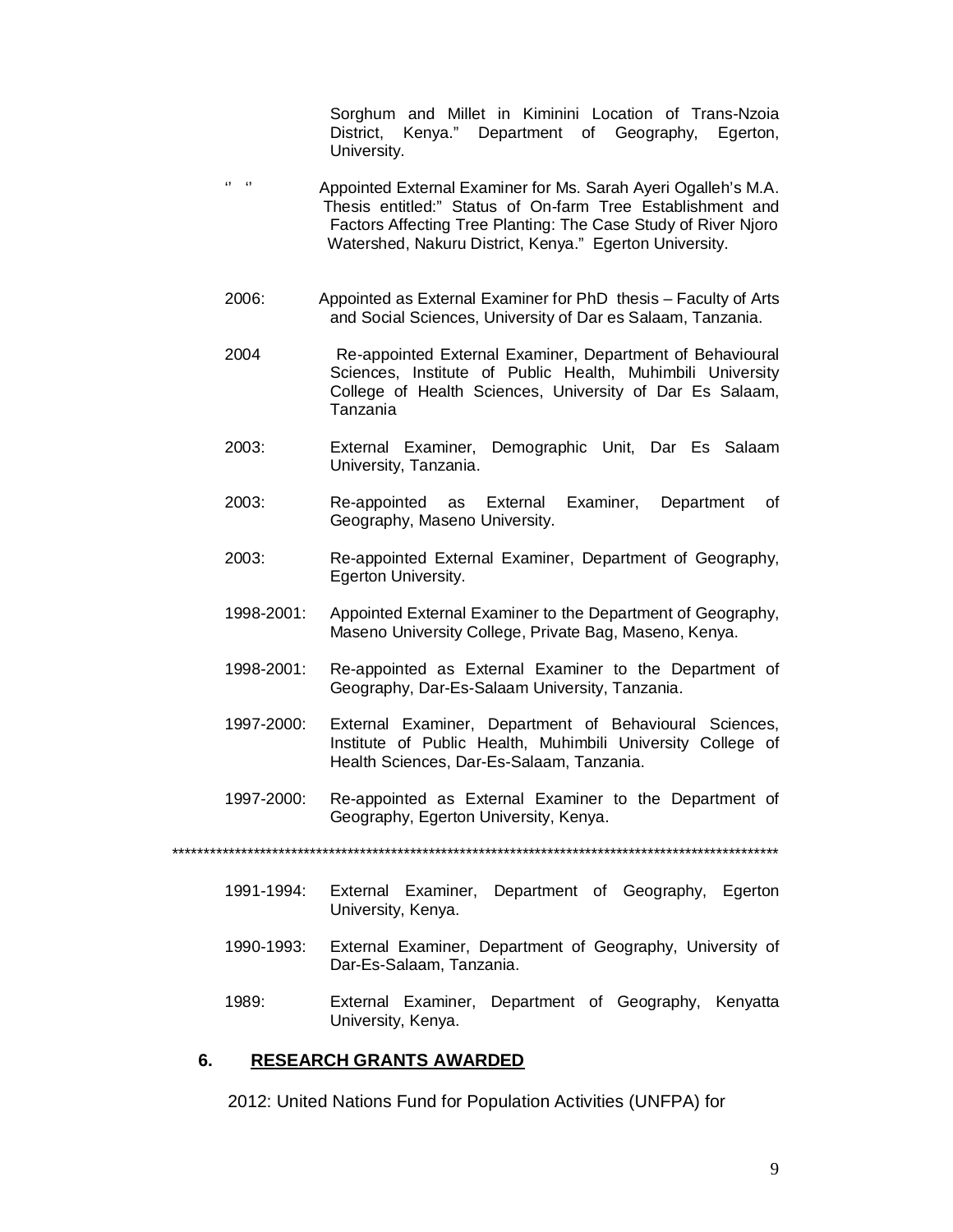Research report on Kenya population Situation Analysis; Marriage and Family Patterns, with Emphasis on Early Marriage.

- 2011 Republic of Kenya Consultancy to write Fertility and Nuptiality Monograph. Kenya National Bureau of Statistics, Government of Kenya, 2011.
- 2007; Republic of Kenya Research Grant for work on The Impact Of Climate Change on Human Settlements in Kenya.
	- 2006: Joint Research Grant with Professor Urs. Wiesmann to Work on the impact of formal and Non-formal Institutions On OVCS in Kisumu District, Kenya.
	- 2005: Macro International Inc. USA ; for further analysis of 2003 KDHS Socio-economic correlates of fertility and contraceptive use in Kenya.
- 2004: Essap Research Grant for a joint project with department of Geography, University of Dar Es Salaam, Tanzania. For the study of central places around Mt. Kenya and Mt. Kilimanjaro.
- 2003; APAC Research Grant for Documentation of Agencies involved in HIV/AIDS activities in Nairobi. Kenya.
- 1999: ILO/EAMAT, Addis Ababa Regional Office Research Grant for the Report on Kenya Country Action Programmes.
- 1999: The Carnegie Corporation of New York Research Grant awarded with others as Visiting Research Fellow, Harvard University, U.S.A.
- 1998: The Deans Committee Research Grant (University of Nairobi) to study Adolescent Sexual Behaviour in selected parts of Kenya).
- 1996: Organisation of African Unity (OAU) Research Grant for the study of Consequences of Rapid Population Growth in Africa: Empirical Analysis and Development Policy Implications for Kenya.
- 1995: UNFPA Kenya Regional Office Research Grant for preparing the Kenya Government Document on Population and Development: A South-south Initiative Project.

- 1993: The Carnegie Corporation of New York Research Grant awarded with others to establish Inter-faculty collaboration programmes on Social Science and Medicine. University of Nairobi, Kenya.
- 1991: ILO Research Grant for research on Integrating Population Variables into Development Planning.
- 1990: The World Bank Research Grant awarded with others to carry out research on Population Policy Initiative Programme for Sub-Saharan Africa.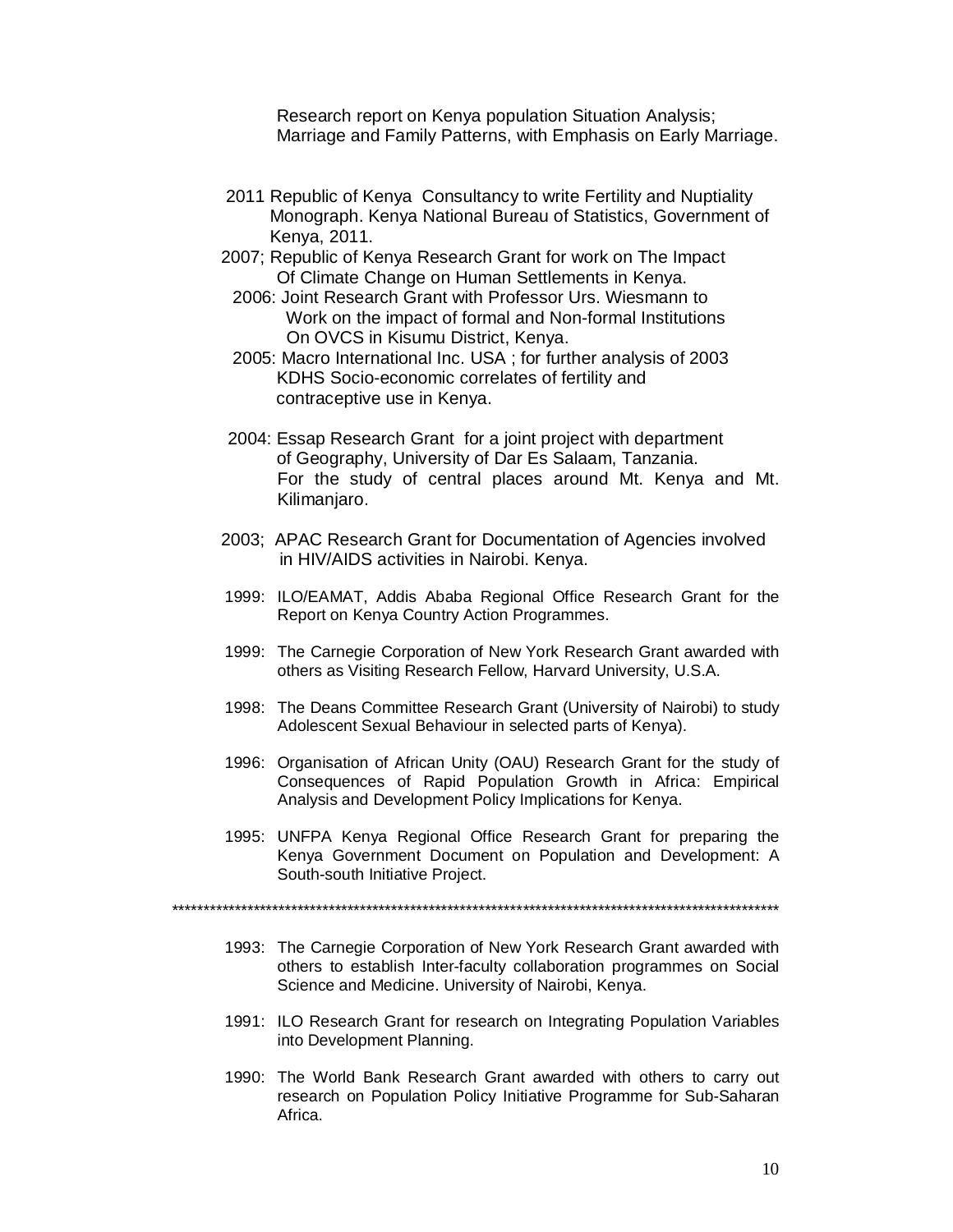- 1987: World Health Organisation (WHO) Research Grant awarded jointly with Professor John O. Oucho to carry out research on Contraceptives Use Dynamics in Kenya.
- 1986: Ford Foundation Research Grant awarded jointly with Professor Ottieno-Makoteku to study the Fertility of Youth in Kenya.
- 1975: The Dean's Committee Research Grant (University of Nairobi) for my Ph.D. thesis.

### **7. OTHER AWARDS**

- 1999: Republic Of Kenya award for the Analysis of 1999 Kenya Population Census and Housing data.
- 1992: The Carnegie Fellowship Award as Visiting Research Fellow, Harvard University, U.S.A.
- 1978: U.S.A.I.D. scholarship award for postgraduate training at Florida State University, U.S.A.
- 1972: University of Nairobi scholarship award for the M.A programme in the Department of Geography, University of Nairobi, Kenya.
- 1968: Government of Kenya scholarship award for Undergraduate University Education.

#### **PUBLICATIONS**

#### **8. BOOKS/BIBLIOGRAPHIES**

- Ayiemba, E.H.O., Michael, M. Musyoka and Annett Aduda ( **2012):** Kenya Population and Housing Census: Analytical Report Volume V. Fertility and Nuptiality. Kenya National Bureau of Statistics, (**In press for publication**)
- **Ayiemba, E.H.O. 2004: SGP; 2005. Introduction to Population Geography B.Ed. Science Programme Lecture Series. Faculty of Science , University of Nairobi. Published by the University Of Nairobi.**
- **Ayiemba, E.H.O. 2003: SGP 102. Introduction to Human Geography B. Ed. Science Programme Lecture series. Faculty of Science, University of Nairobi. Published by the University Of Nairobi.**

Ayiemba, E.H.O., Collins O. Opiyo and Mary, K. Muyonga (2002): Kenya Population and Housing Census: Analytical Report; Volume IV, Fertility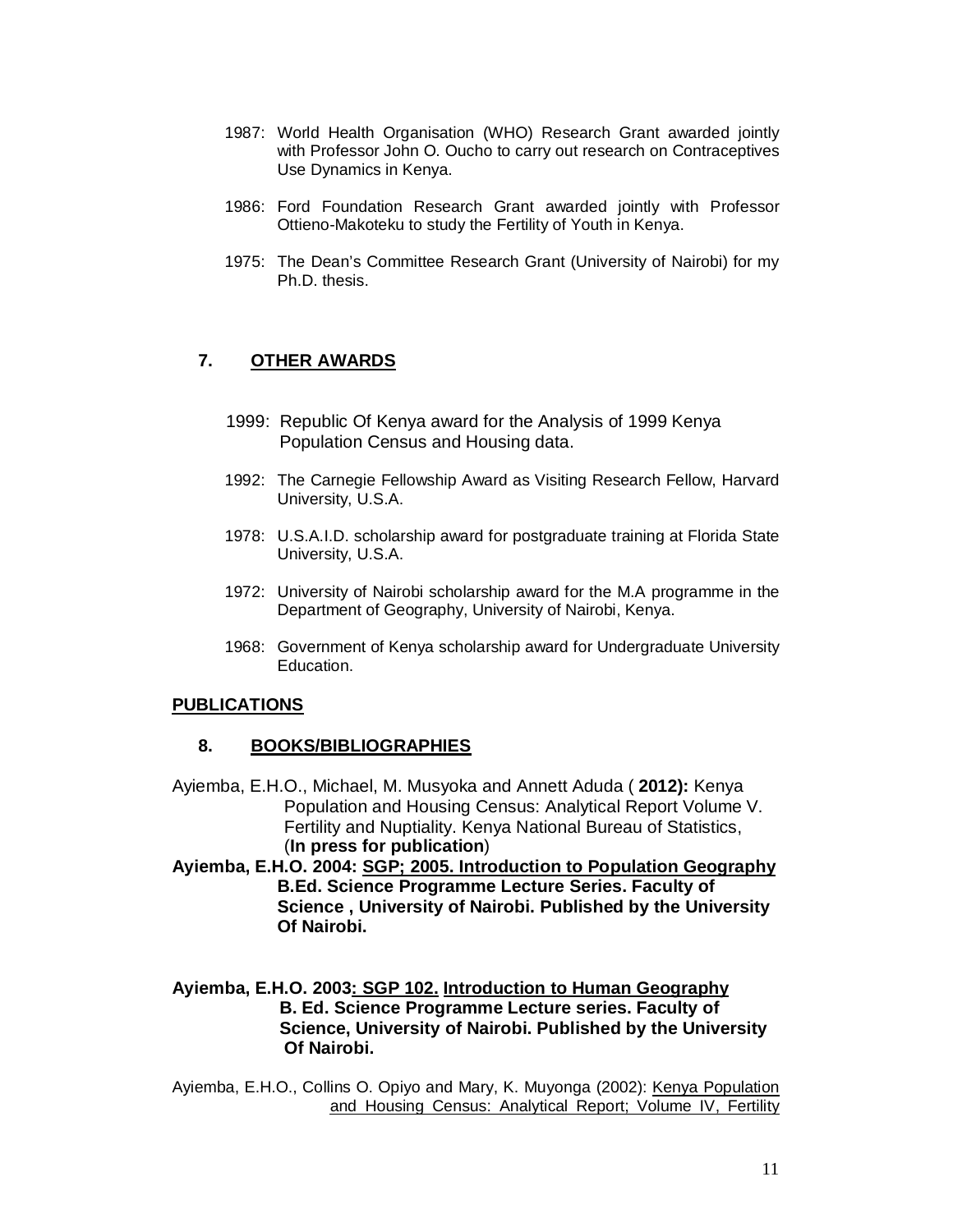and Nuptiality. Central Bureau of Statistics, Ministry of Finance and Planning, Nairobi.

- UAPS/Ayiemba, E.H.O. (2002): African Population Annotated Bibliography for East Africa. Vol.1. Kenya. Union for African Population Studies UAPS Studies and Research Special Issue. Dakar, Senegal.
- UAPS/Ayiemba, E.H.O. (2002): African Annotated Bibliography for East Africa. Vol.2. Djibouti, Ethiopia, Somalia, Uganda. UAPS Studies and Research Special Issue, Dakar, Senegal.
- Oucho, J.O., A.B.C. Ocholla-Ayayo., Elias, H.O. Ayiemba, and J. Odhiambo., (2000): Population and Development in Kenya: Essays in Honour of S.H. Ominde. Published and printed by School of Journalism Press, University of Nairobi.

\*\*\*\*\*\*\*\*\*\*\*\*\*\*\*\*\*\*\*\*\*\*\*\*\*\*\*\*\*\*\*\*\*\*\*\*\*\*\*\*\*\*\*\*\*\*\*\*\*\*\*\*\*\*\*\*\*\*\*\*\*\*\*\*\*\*\*\*\*\*\*\*\*\*\*\*\*\*\*\*\*\*\*\*\*\*\*\*\*\*\*\*\*\*\*\*\*

- Ayiemba, E.H.O., P.Jumi, 1994: A Compendium of Demographic and Socioeconomic Data Base for Development Planning in Kenya published by UNFPA/GOK/ILO. Ministry of Manpower Development and Employment, Nairobi.
- Ayiemba, E.H.O.; P. Jumi and On'gol Odidi, 1993: An Inventory and Appraisal of Demographic and Socio-Economic Data Base for Development Planning in Kenya. Published by UNFPA/GOK/ILO; Ministry of Manpower Development and Employment, Nairobi.
- Ayiemba, E.H.O. (ed) 1991: Kenyan Marriages in Transition: A Research Agenda: Published by Initiatives Ltd., Nairobi.
- Khroda, G.; Ayiemba, E.H.O.; Kapule, D.E., 1991: Geography Techniques II, GEG 201 Lecture Series. Published by the College of Education and External Studies and Nairobi University Press, Nairobi.
- Ayiemba, E.H.O. 1988: Human Geography II, (GEG 204). Published by the Nairobi University Press.
- Ayiemba, E.H.O. 1987: Introduction to Human Geography I (GEG 102). Published by the University of Nairobi, College of Adult and Distance Education, Nairobi.
- Were, G.S.; Kipkorir, B. and Ayiemba, E.H.O. 1983: The District Socio-cultural Profiles Report: South Nyanza district. Published by the Ministry of Finance and Planning and the Institute of African Studies, University of Nairobi, Kenya.

#### **9. BOOK CHAPTERS**

Businge, M.S., Immaculate Maina., Elias Ayiemba., et al (**2010)**: Chapter 2 Entitled: Socio-economic Status, Poverty, Gender and Environment: Supporting the Delivery of Vision 2030. A publication of the National Environment Authority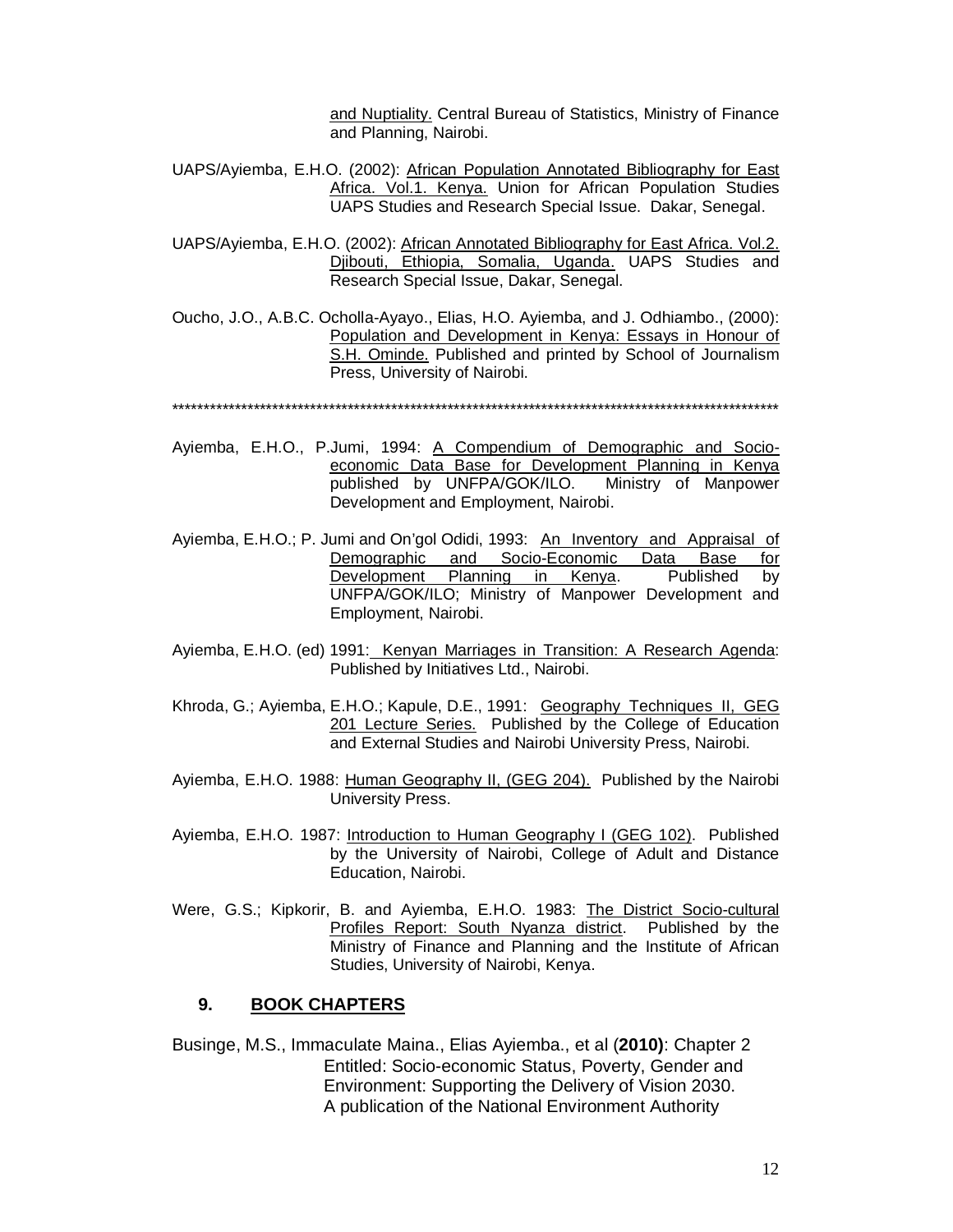(NEMA), Progress Press, Ltd, Malta.

- Ayiemba,E.H.O.(2011): Chapter 11 entitled: "Problems and Opportunities of Displacement for policy Action: lessons from the 2007 Post-Election Violence and Refugee Camps in Kenya" In Migration in the Service of African development: Essays in Honour of Professor Aderanti Adepoju. John, O. Oucho (ed). Safari Books Ltd, Ibadan.
- Ayiemba, E.H.O.,(2002): Chapter 3 entitled: "Katoloni Street Children Rehabilitation School: A Case Study of an Integrated Model for Community Development" In Poverty, AIDS and Street Children in East Africa. Lugalla, J.L.P. and Kibassa, C.G. (eds). The Edwin Mellon Press, New York, U.S.A pp69-86.
- Ayiemba, E.H.O.: (2000): "Effective Family Planning Programmes for Africa: Lessons from Kenya's Experience" in Population and Development in Kenya. J.O. Oucho., et al Eds. Published and printed by School of Journalism Press, University of Nairobi.
- Ayiemba, E.H.O. (2000): Chapter 8 entitled: "Nuptial Determinants of Fertility: A Case Study of Western Kenya" in **Issues in Resource Management** and Development in Kenya: Essays in Memory of S.H. Ominde. R.A. Obudho and J.B. Ojwan'g, Eds. East African Educational Publishers, Nairobi.
- Ayiemba, E.H.O. (1999): Chapter 8: "Strengthening the Labour Market Information System" in Kenya. In Meeting the Employment Challenges of the 21<sup>st</sup> Century. ILO/EAMAT. Addis Ababa, Ethiopia.

\*\*\*\*\*\*\*\*\*\*\*\*\*\*\*\*\*\*\*\*\*\*\*\*\*\*\*\*\*\*\*\*\*\*\*\*\*\*\*\*\*\*\*\*\*\*\*\*\*\*\*\*\*\*\*\*\*\*\*\*\*\*\*\*\*\*\*\*\*\*\*\*\*\*\*\*\*\*\*\*\*\*\*\*\*\*\*\*\*\*\*\*\*\*\*\*\*

- Ayiemba, E.H.O, et al. 1989: Chapter 4, entitled, "Natural Resources" in Kenya: An Official Handbook. Published by the Ministry of Information and Broadcasting, Nairobi.
- Ayiemba, E.H.O. 1988: Chapter 6, entitled "The Kenyan Family and Attitudes Towards Family Formation" in Kenya's Population Growth and Development to the Year 2000 A.D. Published by Heinemann Education Books Ltd., Nairobi.

#### **10. Book Review**

- Ayiemba, E.H.O., 1996: "Population Dynamics: Some Past and Emerging Issues" (eds) R.A. Powell, E.A. Mwangemi and A. Ankomah, published by Institute of Population Studies, University of Exeter, U.K in African Journal of Fertility, Sexuality and Reproductive Health, Vol.I No.2, December 1996.
- Ayiemba, E.H.O., 1988:"The District Focus Policy for Rural Development in Kenya: An Empirical Application of Bottom-Up Concept by Obudho, R.A. et al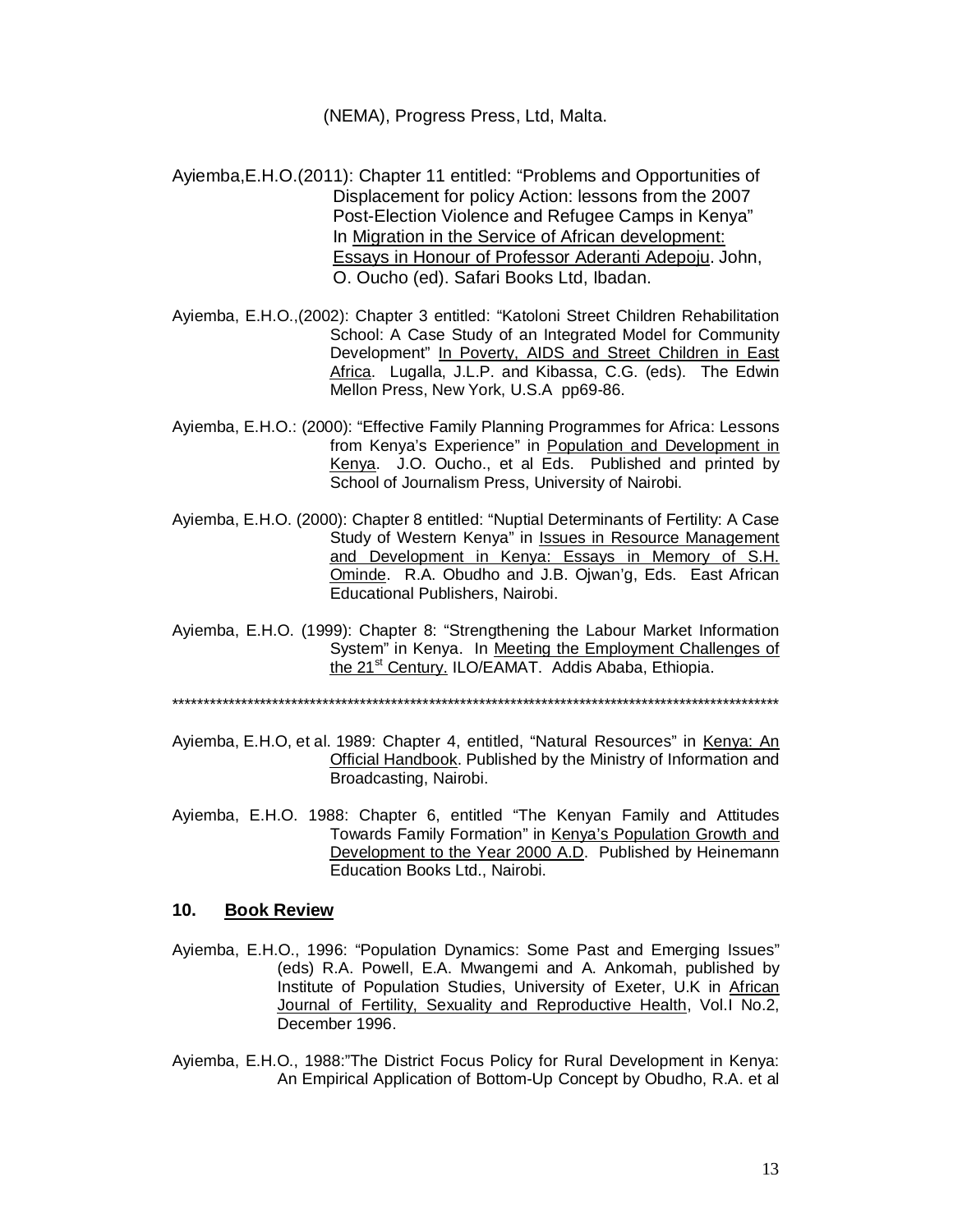1987". Reviewed in Regional Development Dialogue: Special Issue, 1988. United Nations for Regional Development, Nagoya, Japan.

- Ayiemba, E.H.O. 1987:"Population Growth and Policies in Sub-Saharan Africa: A World Bank Policy Study". Washington, D.C. 1986. Reviewed in May 1987, pp.165-167. African Urban Quarterly, 1987.
- Ayiemba, E.H.O, 1986: "The District Focus: Conceptual and Management Problems". By Makokha, Joseph. African Press Research Bureau, Nairobi, 1985. Reviewed in African Urban Quarterly, Vol.2 No.1, February 1987.
- Ayiemba, E.H.O. 1976:" Population Growth and Socio-Economic Change in West Africa". Edited by Caldwell, J.C. et al. Heinemann London. Reviewed in Jimlar Mutane: A Journal of Population Studies in Africa. General Printers Ltd., Nairobi, Kenya.

#### **11. REFEREED JOURNALS**

- Saeed Mwaguni and Elias Ayiemba 2013: "Urbanization and Groundwater Pollution in Mombasa, Kenya: Do We have to Transfer the Problem due to Construction of the Dongo-Kundu By- Pass" **In Journal Of Environment and earth Science.. Vol 3, No.4, 2013.**
- Kioko, J.B Musingi and Elias H.O.Ayiemba 2012: " Effects of Technological Development on Rural Livelihoods in Developing World: A Case Study of Effects of A Large-Scale Multipurpose Dam on Malaria Prevalence in A Rural Community Around Kenya's Largest Dam. **European Scientific Journal, June edition, Vol8 No. 14**, pp132-148.
- Alice Oluoko-Odingo and Elias, H.O.Ayiemba: 2011: " Vulnerability to Food Insecurity in Nyando District of Kenya". In Hekima: Journal of the Humanities and Social Sciences, Vol V, No. 1, 2011.pp 34-46.
- Charles Omondi and Elias .H.O. Ayiemba: 2005: "Migration Process in Kenya: An Answer to some Questions." **In Maseno journal of Education, Arts and Science. Vol. 5 No. 1** Maseno University. January 2005 pp 61-76.
- Ayiemba, E. H.O., 2003: " Fertility and Development Issues in Africa: A Critical Review." In HEKIMA: Journal of the Humanities and Social Sciences. Vol. 2 No. 1 2003.
- Charles Omondi and Elias, H.O. Ayiemba: 2003: "Contraceptives Use Dynamics Among Migrant Women in Kenya". **African Population Studies, Vol.18, No. 2,** October 2003.
- Charles Omondi and Elias, H.O. Ayiemba., 2003: " Migration and fertility Relationship: A Case Study of Kenya." In **African Population Studies, Vol. 18, No. 1. April 2003.**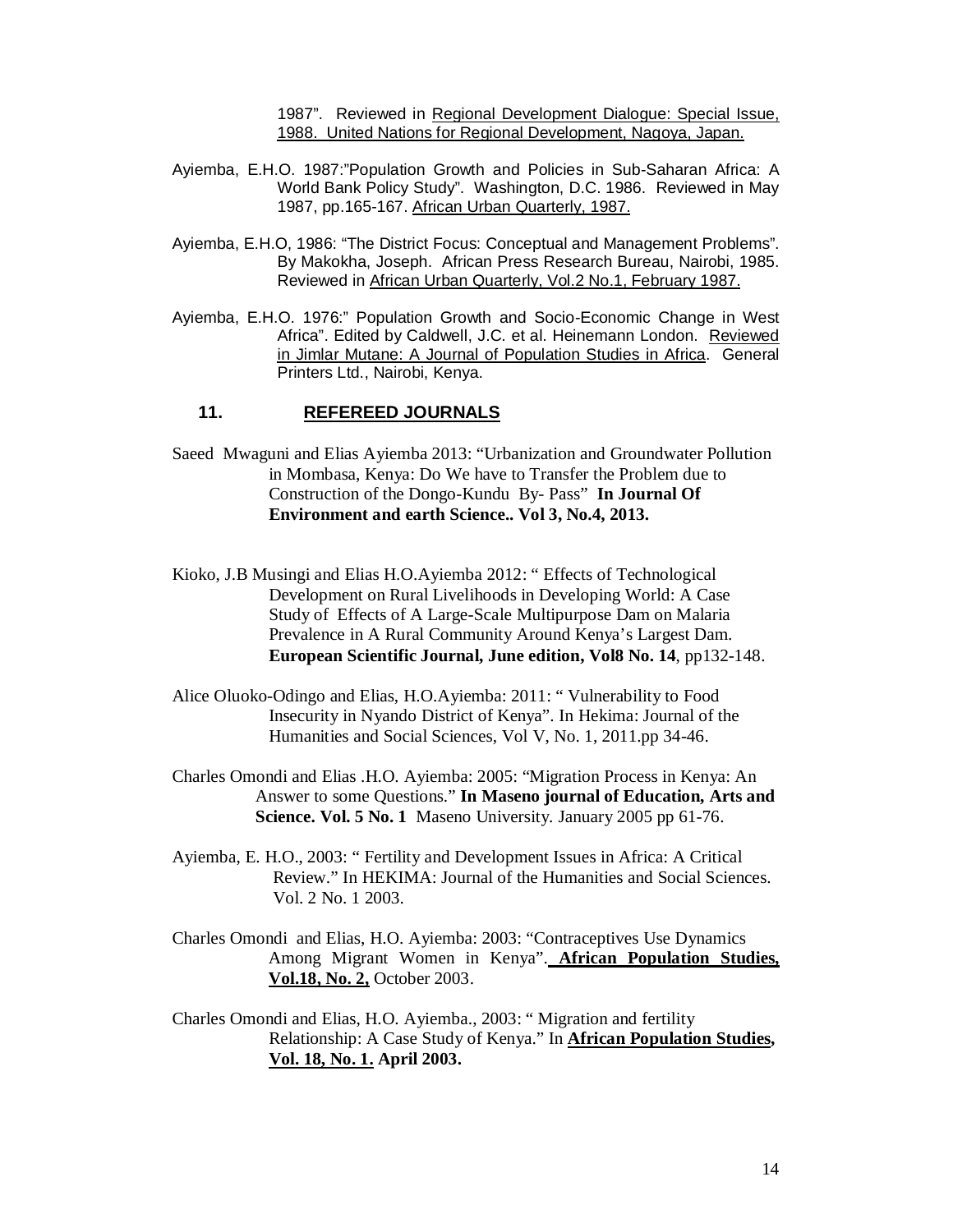- Ayiemba, E.H.O., et al., (2001): "Kenya Maternal Mortality Baseline Survey: A Summary Report of the Main Findings". **In Occasional Papers, Vol.1**. Population Studies and Research Institute, University of Nairobi: pp43-54.
- Ayiemba, E.H.O., (2001): "The Effects of Health Education Programme on Adolescents Sexual Behaviour: A Case Study of Nairobi City Adolescents". **In African Population Studies, Vol.16, No.1**, June 2001, pp87-93.
- Ayiemba, E.H.O., et al., (2001): "Technology Based Business Development Services in Kenya". In **Occasional Paper Number 67**. Institute of Development Studies (IDS), University of Nairobi.
- Ayiemba, E.H.O. and J. K. Omoke, (2000): "Population Settlement and Forest Cover Dynamics in West Laikipia, Kenya" in **Journal of the Geographical Association of Tanzania, No.28**,July 2000, pp13-34.
- Ayiemba, E.H.O. and F. Mogere (1999): "Reproductive Mortality and its Significance to Health Planning in Kisii District, Kenya" in **MILA (NS) Vol.4**., 1999 pp9-26.
- Ayiemba, E.H.O., et al., (1999): "Information Based Business Development Services in Kenya". In **Occasional Paper Number 66**. IDS, University of Nairobi.
- Ayiemba, E.H.O. (1999): "Conflicts in Pastoral Development Programmes in Nomadic Communities of Kenya" in **Kenya Journal of Sciences Series C: Humanities and Social Sciences. The Kenya National Academy of Sciences Vol 5, No1, 1999** Nairobi pp1-19.
- Kibwage, Isaac O.; Ayiemba, E.H.O.; and Ondari, C.O. (1998): "Drug Utilization and Cost Patterns in Selected Health Care Facilities in Kenya" in the **East and Central African Journal of Pharmaceutical Sciences. Vol.1. No.1** January, 1998 pp11-14.
- Ayiemba, E.H.O., and J.O. Oucho (1995): "The Refugee Crisis in Sub-Saharan Africa: What are the Solutions?" in **African Population Paper No.4.** Published by the African Population and Environment Institute and JAICA, Nairobi, pp1-31.
- Oucho, J.O., P. Akwara and Elias, H.O. Ayiemba, (1995): "African Population and Development Agenda from Bucharest to Cairo and Beyond in **African Population Paper No.5.** Published by the African Population and Environment Institute and JAICA, Nairobi.

- Ayiemba, E.H.O. (1994): Use of Illustrative Materials in Population Research in **Occasional Publication Series, Vol.3**. Population Studies and Research Institute, University of Nairobi (forthcoming).
- Ayiemba, E.H.O. (1993): "Environmental Constraints to Development Efforts in Semi-Arid Regions of Kenya". In **African Urban Quarterly Vol.8, Nos.3, 4** August-November, 1993 (forthcoming).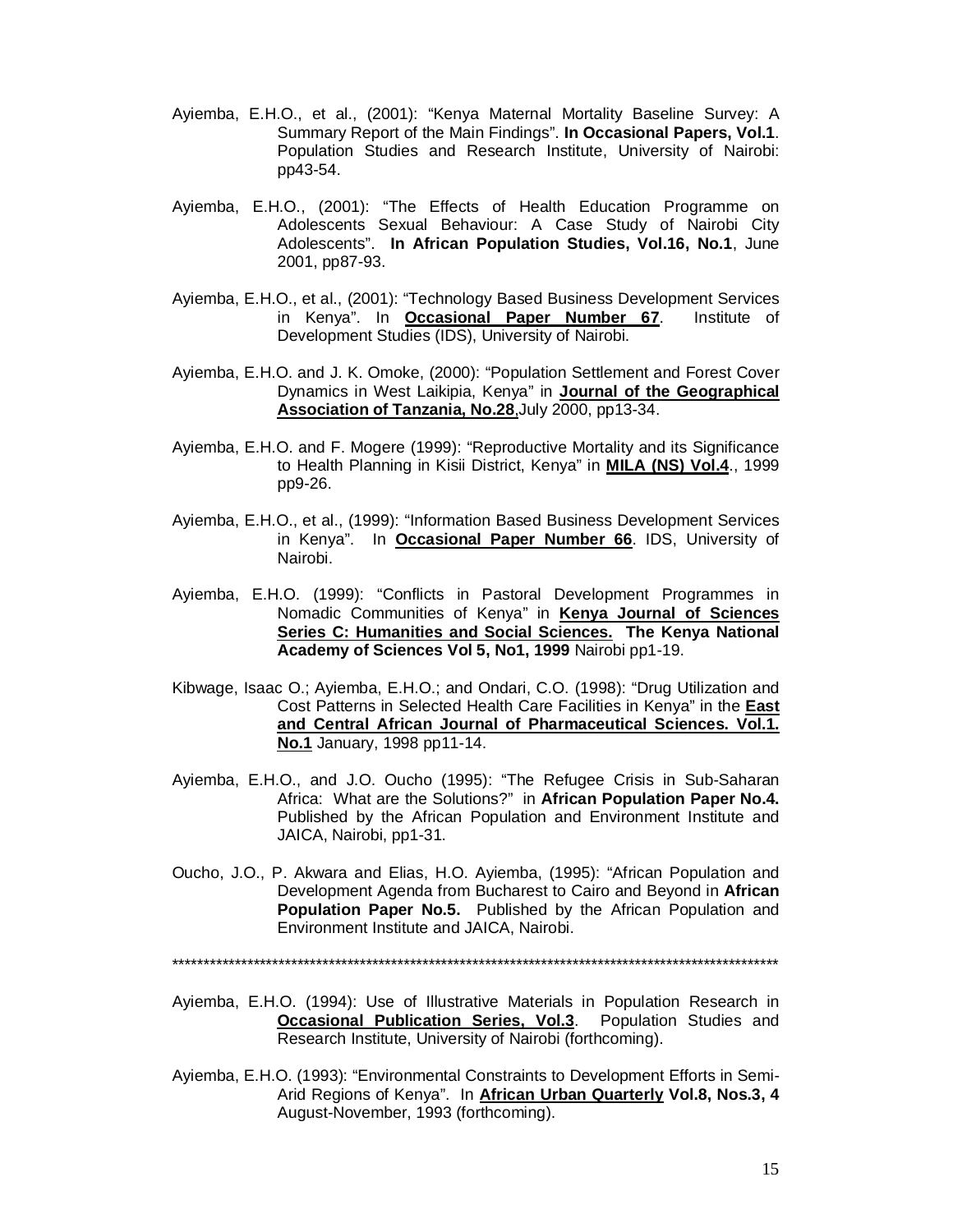- Ayiemba, E.H.O., (1992): "Fertility Measures". **In Occasional Publication Series, Vol.1**, pp.98-115. Population Studies and Research Institute, University of Nairobi, Kenya.
- Ayiemba, E.H.O. (1992): "Nuptiality Measures". In **Occasional Publication Series, Vol.1**, pp.147-158. Population Studies and Research Institute, University of Nairobi, Kenya.
- Ayiemba, E.H.O. (1990): "The Ecology of Human Settlement in Mount Kenya Region: A study of Population Growth Consequences on Land-use". In **Geographica Bernesia: African Studies Series, Vol.8**, pp.33-40. (eds). M. Winger, W. Wiesmann and J.R. Rheker. UNESCO/IUBS. Berne, Switzerland.
- Ayiemba, E.H.O. (1990): "The Population Situation in Kenya. An Overview". In **Laikipia Reports No.14. Guest Lecture Series**. Published by the Institute of Geography, University of Berne, Switzerland and the Department of Geography, University of Nairobi, Kenya, pp.1-19.
- Ayiemba, E.H.O. (1990): "The Effects of Population Growth on the Environment". In the **Laikipia Reports No.14. Guest Lecture Series**. Published by the Institute of Geography, University of Berne, Switzerland and the Department of Geography, University of Nairobi, Kenya, pp.1-15.
- Ayiemba, E.H.O. (1986): "The 1969-1979 Fertility Changes in Kenya and Recommendations for Alternative Policy Measures for Controlling High Population Growth Rates". In **The Kenyan Geographer, Vol.1, 1986**.
- Ayiemba, E.H.O. (1985): "Camel Pastoralism in Kenya: A Geographical Analysis of Distribution and Growth Factors" in **Significance and Prospects of Camel Pastoralism in Kenya**, edited by S.E. Migot-Adholla, I.D.S. Occasional Paper No.45, University of Nairobi, Kenya, pp.25-41.
- Ayiemba, E.H.O. (1983): "Population Growth in the Dry Lands" in **The Kenyan Geographer Special Issue. The Journal of the Geographical Society of Kenya, Vol.5, No.12, 1983**. Published by the Lengo Press, Nairobi, pp.112-118.
- Ayiemba, E.H.O., (1982): "Policy Problems of Population Dynamics in Kenya" in Hekima Journal of the Humanities and Social Sciences. No.2, December 1982. pp.91-102, Kenya Literature Bureau, Nairobi.
- Ayiemba, E.H.O. (1981): "Human Ecology: A study of Environmental Perception and Modes of Survival among the Samburu in Kenya" **in IPAL Technical Report, Number A-5. Proceedings of the IPAL Scientific Seminar, Nairobi**. 1-2 December 1981. Published by the UNESCO Regional Office, Nairobi, Kenya pp.3-41.
- Ayeimba, E.H.O. (1981): "A Synopsis of the Ecological Crisis is Samburu District" in **IPAL Technical Report Number F-2**. Published by the UNESCO, 1981, pp.49-111, Nairobi, Kenya.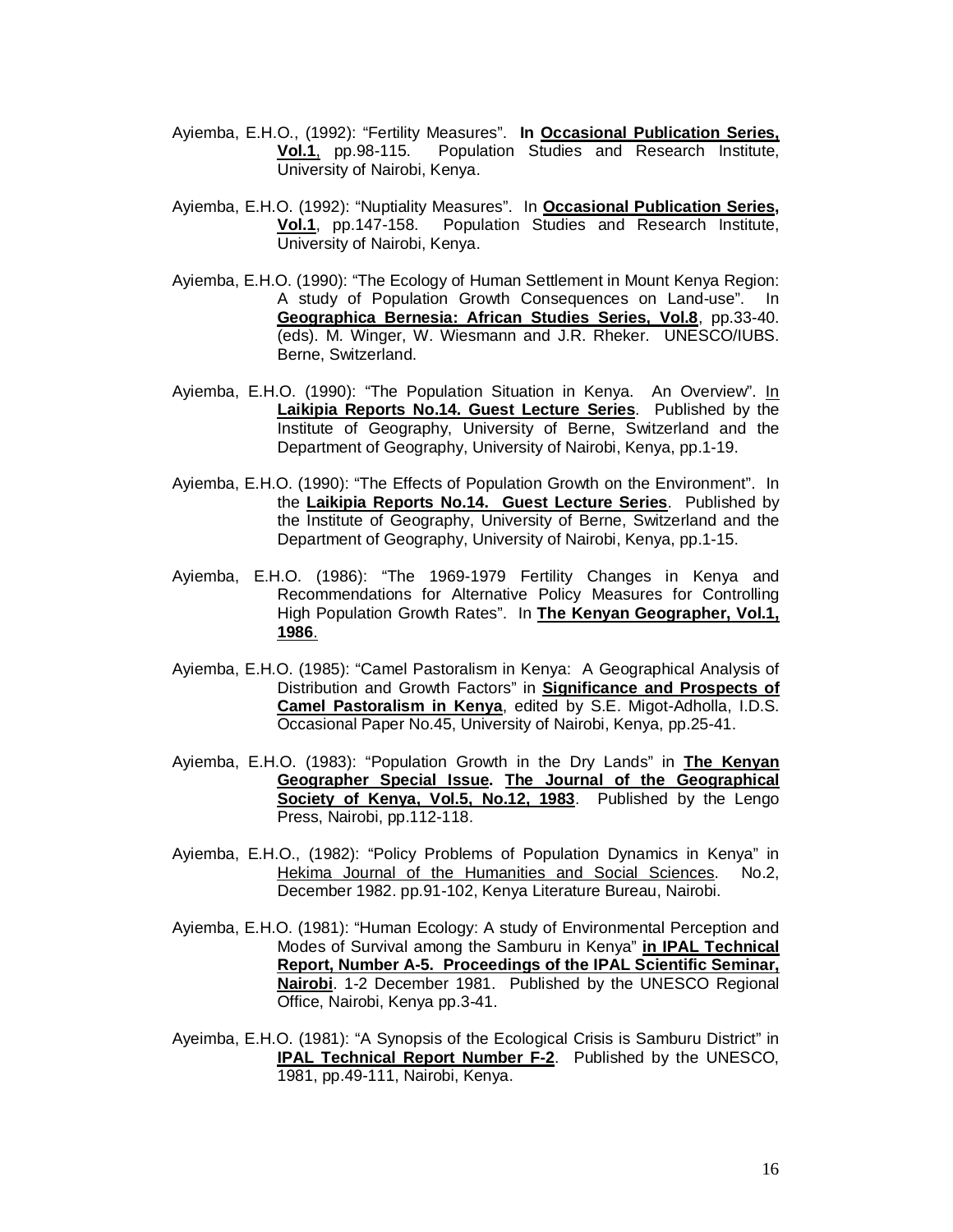- Ayiemba, E.H.O. (1976): "Rural-to-Rural Migration as a Factor in Regional Development of the Kano Plains" in **The East African Geographical Review No. 14**, Makerere University Press, Kampala, Uganda, pp.87- 103.
- Ayiemba, E.H.O. (1975): "Regional Variations of Intercensal Population Growth Rates in Western Kenya" in **The Kenyan Geographer, Vol.1 No.2**. Published by the Kenya Literature Bureau, Nairobi.
- Ayiemba, E.H.O. (1975): "The Theory and Practice of Birth Control" in **The Journal of the Philosophical Association of Kenya Vol.2, No.2**. Published by the Kenya Literature Bureau, Nairobi, pp.175-185.
- Ayiemba, E.H.O. (1975): "Population Change in the Kano Sugar-Belt Region: Measurements and Problems for Regional Development" in **Journal of Eastern African Research and Development. Vol.5, No.2**. Published by the Kenya Literature Bureau.

#### **12. PUBLISHED PROCEEDINGS OF INTERNATIONAL CONFERENCES / WOPRKSHOPS / SEMINARS**

- Ayiemba, Elias H.O., 2003: "Role of A Supervisor in Postgraduate Conception and Preparation of Research Proposal: Keynote Address Toward Harmonisation of Postgraduate Training Through Improved Student-Supervisor Relationship."  **Proceedings of Maseno University Workshop, 24-25th April 2003.**
- Ayiemba, E.H.O., (2001): "Refugee Crisis in Socio-economic and Cultural Context: Policy Issues for Sub-Saharan Africa" in **Proceedings of a Conference on Population, Health and Development in Africa: Anthropological Perspectives**. Eds A.B.C. Ocholla-Ayayo, et al. Population Studies and Research Institute, University of Nairobi.
- Ocholla-Ayayo, A.B.C. and Elias H.O. Ayiemba (1999): "Qualitative Study of Reproductive Health and Maternal Mortality in Kenya". In **Proceedings of the Third African Population Conference: The African Population in the 21st Century. Vol.5**. Durban, South Africa, December 1999. Published by UAPS, Dakar, Senegal. Pp235-255.
- Ngang'a, J.;E.H.O. Ayiemba, E.H.O.;A. Githeko and K. Mutambo: "Human Settlement, Health and Public Safety" in **Factoring of Weather and Climate Information and Products into Disaster Management Policy; A Contribution to Strategies for Disaster Reduction in Kenya. Proceedings of a workshop by IGAD and DMC**, Nairobi, May 2002.
- Ayiemba, E.H.O. and A.B.C. Ocholla-Ayayo, 1999: "Regional Differentials in Maternal Mortality in Kenya: Analysis of Household and Hospital Data in 1994" in **Proceedings of the Third African Population Conference: The African Population in the 21st Century, Vol.2**.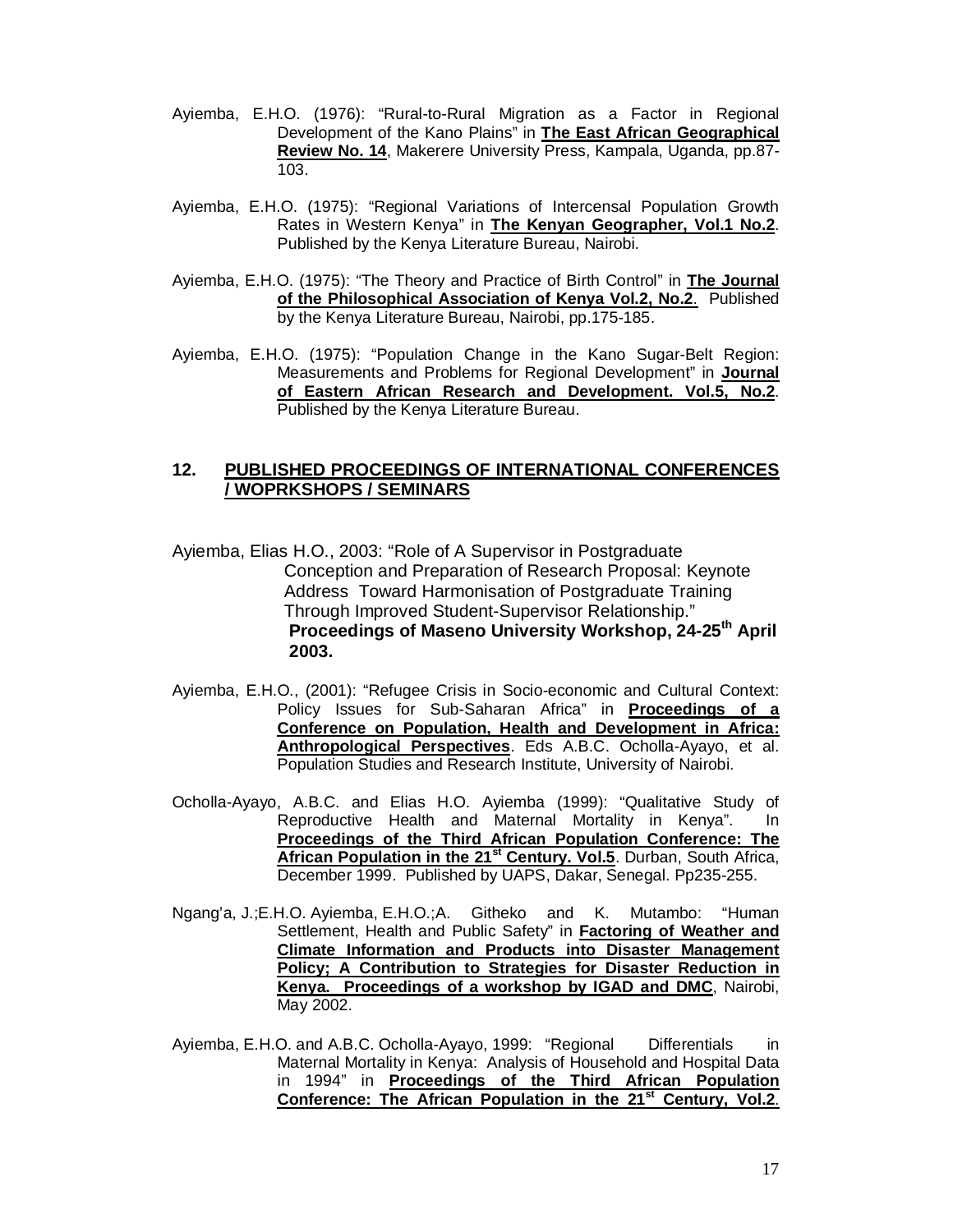Durban, South Africa, December 1999. Published by UAPS, Dakar, Senegal, pp.433-447.

Ayiemba, E.H.O. and O. Gakuru, (1998): "Contradictions and Gaps in Adolescent Sexual Knowledge, Practices and Policy Recommendations: Empirical Evidence from studies in Kenya". **Proceedings of the Mental Health Symposium and the East African Health and Behaviour Programme Meeting, October 15th to 17th, Arusha, Tanzania**. **Monograph Series 3**, 1998 SOSMED Publication, University of Dar Es Salaam, Tanzania.

- Ayiemba, E.H.O. (1994): "Equity and Social Considerations related to Climate Change". Discussant's comments. **Proceedings of IPCC Working Group III Workshop on Equity and Social Considerations Related to Climate Change**. Nairobi, Kenya 18-22 July 1994. pp.221.
- Ayiemba, E.H.O. (1991): "The Population Situation in Kenya". **Proceedings of a National Workshop on Population and Human Resources Development Planning in Kenya**. Published by UNFPA/GOK/ILO, Ministry of Manpower Development and Employment, Nairobi.
- Ayiemba, E.H.O. (1991): "Environmental Perception as a Stimulant to Rural Migration in Semi-Arid Ecosystem: A case study of Samburu District in Kenya". **Proceedings of the Conference on the Role of Migration in African Development: Issues and Policies for the 1990s**. Nairobi, Kenya, 24-28 February 1990.
- Ayiemba, E.H.O. (1990): "Migration and Urbanization: Kenya's Experience since 1948". **Proceedings of the International Workshop on Migration Flows in Eastern and Southern Africa**. Nairobi, 25-28 February 1990. (forthcoming).
- Ayiemba, E.H.O. and Oucho, J.O. (1989): "KAP of Family Planning in Organisations assisted by the Private Sector Family Planning Project". **Proceedings of a Research Symposium on Family Planning Acceptability in Kenya and Zambia: A Qualitative Perspectiv**e. Silver Springs Hotel, Nairobi, Kenya, August 31-September 1, 1989.
- Ayiemba, E.H.O. (1989): "Fertility and Development". **Summary of Proceedings from the ILO Inter-Country Training Workshop on Population, Human Resources and Development Planning in Africa**. Held in Arusha, Tanzania, 17-26 July 1989. Published by the ILO Regional Population Team for Sub-Saharan Africa. Geneva, Switzerland.
- Oucho, J.O. and Ayiemba, E.H.O. (1989): "**Analytical Overview of Successful and Unsuccessful Projects in Kenya". Proceedings of the Seminar on the Role of Family Planning programmes as Fertility Determinants**. Organised by I.U.S.S.P/Population Council/Rockfeller Foundation and the Population Research Unit of the League of Arab States, Tunis, 26 - 30 June 1989.
- Ayiemba, E.H.O. (1988): "Family Planning Perspectives in Africa". **Proceedings of the Colloquium on Information, Education and Communications**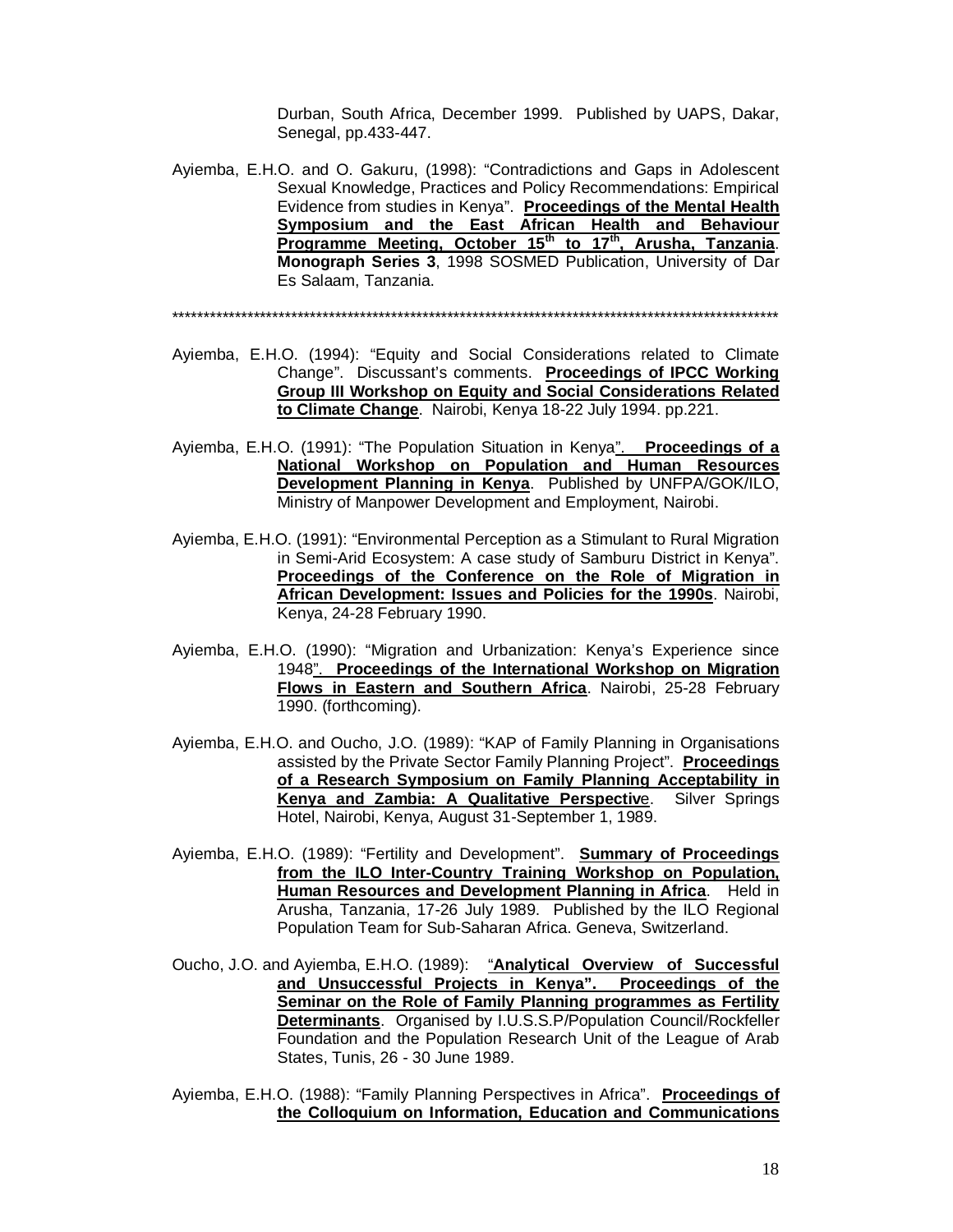**and Family Planning in Africa**. Published by the Union for African Population Studies (UAPS), Dakar, Senegal.

Ayiemba, E.H.O. (1988): "Regional Variation of Fertility Levels and Trend in Nairobi". **Proceedings of the First International Conference on Urban Growth and Spatial Planning in Nairobi, Kenya**. Published by African Urban Quarterly, Nairobi.

#### **13. PUBLISHED RESEARCH MONOGRAPHS**

- Ayiemba, E.H.O. (1996): "Demography, Health and Environment in Nairobi" **Nairobi Childhood Mortality Project Paper No.2**. University of Liverpool, Department of Geography, U.K.
- Gould, W.T.S. and E.H.O. Ayiemba, (1996): "Avoiding the Urban Penalty in Nairobi: Some Policy and Planning Issues". **Nairobi Childhood Mortality Project Paper No.5.** University of Liverpool, Department of Geography, U.K.

- Ayiemba, E.H.O. and Oucho, J.O. (1994): "The State of Population in Eastern and Southern Africa" in **African Population Series Paper No.1** March/April 1994. Published by Africa Population and Environment Institute/JICA, Nairobi.
- Ayiemba, E.H.O. et al. (1992): The African Agenda for Action to Improve Population Programme Implementation in Sub-Saharan Africa in the 1990's **Kenya Country Study Series Report No.1** on S. Nyanza, Machakos, Muranga and Meru Districts. Report for the Fourth PAC meeting, Botswana, September 1992, pp.1-32.
- Ayiemba, E.H.O., et al. (1992): The African Agenda for Action to Improve Population Programme Implementation in Sub-Saharan Africa in the 1990s. **Kenya Country Study Series Report No.2 on Policies**. Nairobi, Kenya, September 1992, pp.1-10.
- Ayiemba, E.H.O. et al. (1992): **The Kenya Country Study Series Report No. 3 on South Nyanza District**, Nairobi, Kenya, September, 1992, pp.1- 40.
- Ayiemba, E.H.O. et al, (1992): **The Kenya Country Study Series Report No.4 on Meru District**, Nairobi, Kenya, September 1992, pp.1-37.
- Ayiemba, E.H.O. et al, (1992): **The Country Study Series Report No.5 Machakos District**, Nairobi, Kenya, September, 1992 pp.1-24.
- Ayiemba, E.H.O. et al. (1992): **The Kenya Country Study Series Report No.6 on Muranga District**, Nairobi, Kenya, September 1992 pp 1-21.
- Ayiemba, E.H.O. et al. (1992): **Kenya Country Study Series Report No.7 An Executive Summary on the Process**. Nairobi, Kenya, September 1992 pp.1-5.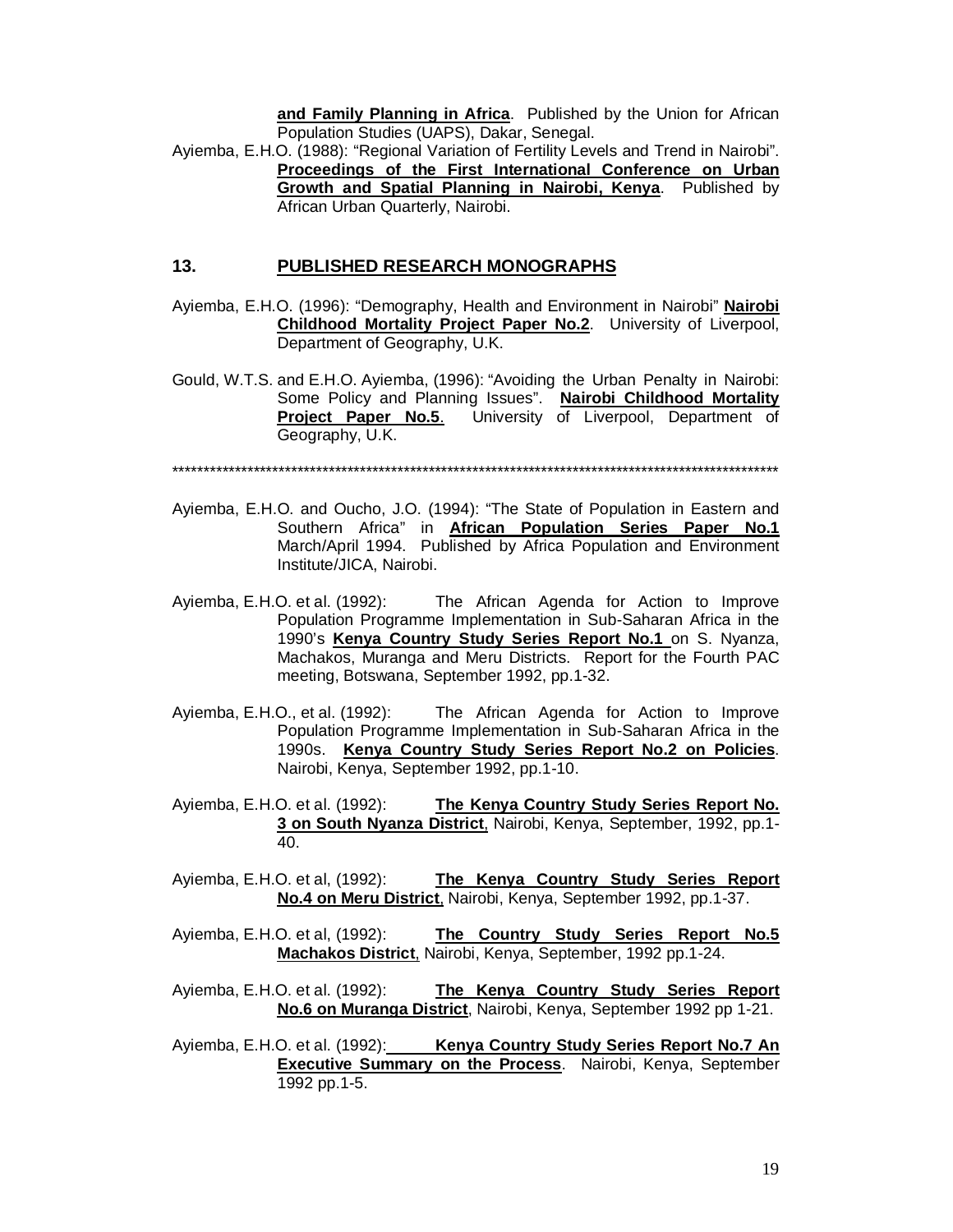- Okoth-Ogendo, W.H.O.; Ayiemba, E.H.O. et al. (1992): **District Contraceptive Prevalence Differentials Study: A case Study of Six Districts**. Population Studies and Research Institute, University of Nairobi.
- Ayiemba, E.H.O. and Oyoo, A.O. (1991): **The African Agenda for Action to Improve Population Programme Implementation in Sub-Saharan Africa in the 1990's: Kenya Country Study Series: South Nyanza District Report**. Drat Report for the Third Population Advisory Committee (PAC) meeting, Paris 7-9 September 1991.
- Ayiemba, E.H.O. (1991): **In-depth Assessment of Population and Development Planning Activities in Selected African Countries: Kenya Case Study**. Published by the ILO Population, Human Resources and Development Planning Programme for Africa, Nairobi.
- Ayiemba, E.H.O. (1990): **Strengthening Population, Employment and human Resources Planning Institutional Capabilities in Kenya**. Report for the ILO Regional Office, Nairobi and the Ministry of Manpower Development and Employment, Republic of Kenya.
- Okoth-Ogendo, W.H.O.; Gikonyo, W.; Ayiemba, E.H.O. et al (1990): **Agenda for Action to Improve Population Programme Implementation in Sub-Saharan Africa in the 1990's: Major findings from Kenya Pilot Exercise**. Population Studies and Research Institute, University of Nairobi.
- Oucho, J.O.; Ayiemba, E.H.O. and K'oyugi, B.O. (1987): **Population and Development in Kenya.** Report for the Organisation of African Unity (O.A.U) Addis Ababa, Ethiopia.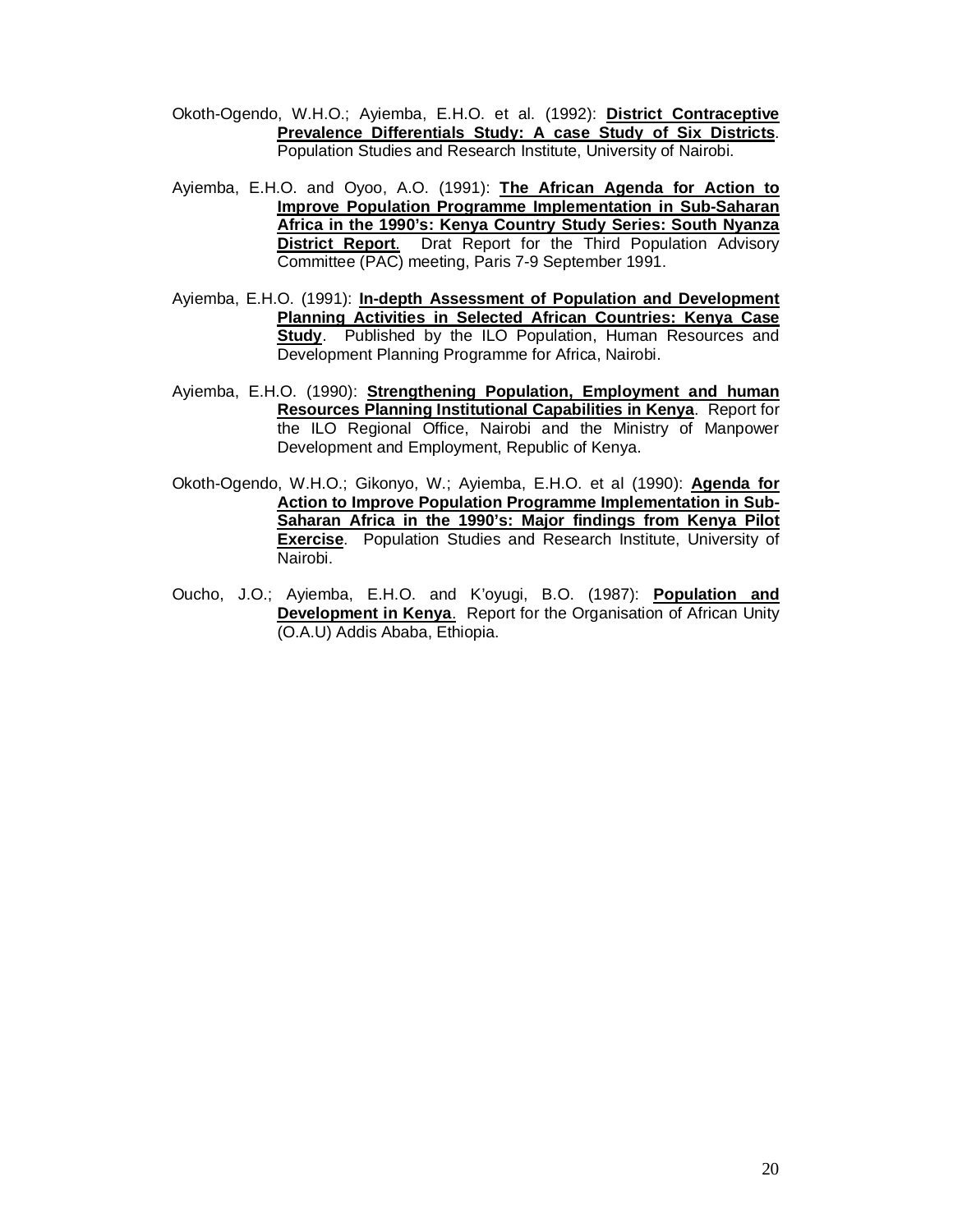#### **14. PUBLISHED CHAPTERS IN RESEARCH MONOGRAPHS**

Ayiemba, E.H.O., et al. (1998): Chapter 9 entitled: "Human Settlement Sector" in **Climate Change Impacts, Vulnerability and Adaptation in Kenya** (eds) F.M. Mutua and F.K. Karanja, Nairobi, Kenya.

- Ayiemba, E.H.O. (1986): Chapter 11 entitled: "Mobility" in **The District Socio-Cultural Profiles: Kwale District**. G.S. Were, et al. (eds). Published by the Ministry of Planning and National Development and the Institute of African Studies, University of Nairobi, Kenya, pp.94-98.
- Ayiemba, E.H.O. (1986): Chapter 15 entitled: "Demographic Characteristics" in The **District Socio-Cultural Profiles: Kwale District**. G.S. Were, et al (eds). Published by the Ministry of Planning and National Development and the Institute of African Studies, University of Nairobi, pp.149-153.
- Ayiemba, E.H.O. (1985): Chapter 3 , entitled: "The Physical Background" in **The District Socio-Cultural Profiles: Kajiado District**. C.L. Wanjala (ed). Published by the Ministry of Finance and Planning and the Institute of African Studies, University of Nairobi, pp.12-24.
- Ayiemba, E.H.O. (1985): Chapter 4 entitled: "Demographic Patterns" in **The District Socio-Cultural Profiles: Kajiado District**. C.L. Wanjala (ed). Published by the Ministry of Finance and Planning and Institute of African Studies, University of Nairobi, pp.23-41.
- Ayiemba, E.H.O. (1985): Chapter 10, entitled: "Socio Strata and Categories" in **The District Socio-Cultural Profiles: Kajiado District**. C.L. Wanjala (ed). Published by the Ministry of Finance and Planning and the Institute of African Studies, University of Nairobi, PP.106-127.
- Ayiemba, E.H.O. (1985): Chapter 11 entitled: "Mobility" in **The District Socio-Cultural Profiles: Kajiado District**. C.L. Wanjala (ed). Published by the Ministry of Finance and Planning and the Institute of African Studies, University of Nairobi, pp.128-132.
- Ayiemba, E.H.O. (1984): Chapter 9, entitled: "Mobility" in **The District Socio-Cultural Profiles: Kajiado Distric**t. C.L. Wanjala (ed). Published by the Ministry of Finance and Planning and the Institute of African Studies, University of Nairobi, pp.94-100.
- Ayiemba, E.H.O. (1984): Chapter 13, entitled: "Some Demographic Characteristics of the District". In **The District Socio-Cultural Profiles: Kisii District**. D. Nyamwaya (ed). Published by the Ministry of Finance and Planning and the Institute of African Studies, University of Nairobi, pp.141-162.
- Ayiemba, E.H.O. (1984): Chapter 14, entitled: "Social Groups. Categories and Roles". In **The District Socio-Cultural Profiles: Kisii District**. D. Nyamwaya (ed). Published by the Ministry of Finance and Planning and the Institute of African Studies, University of Nairobi, pp.163-169.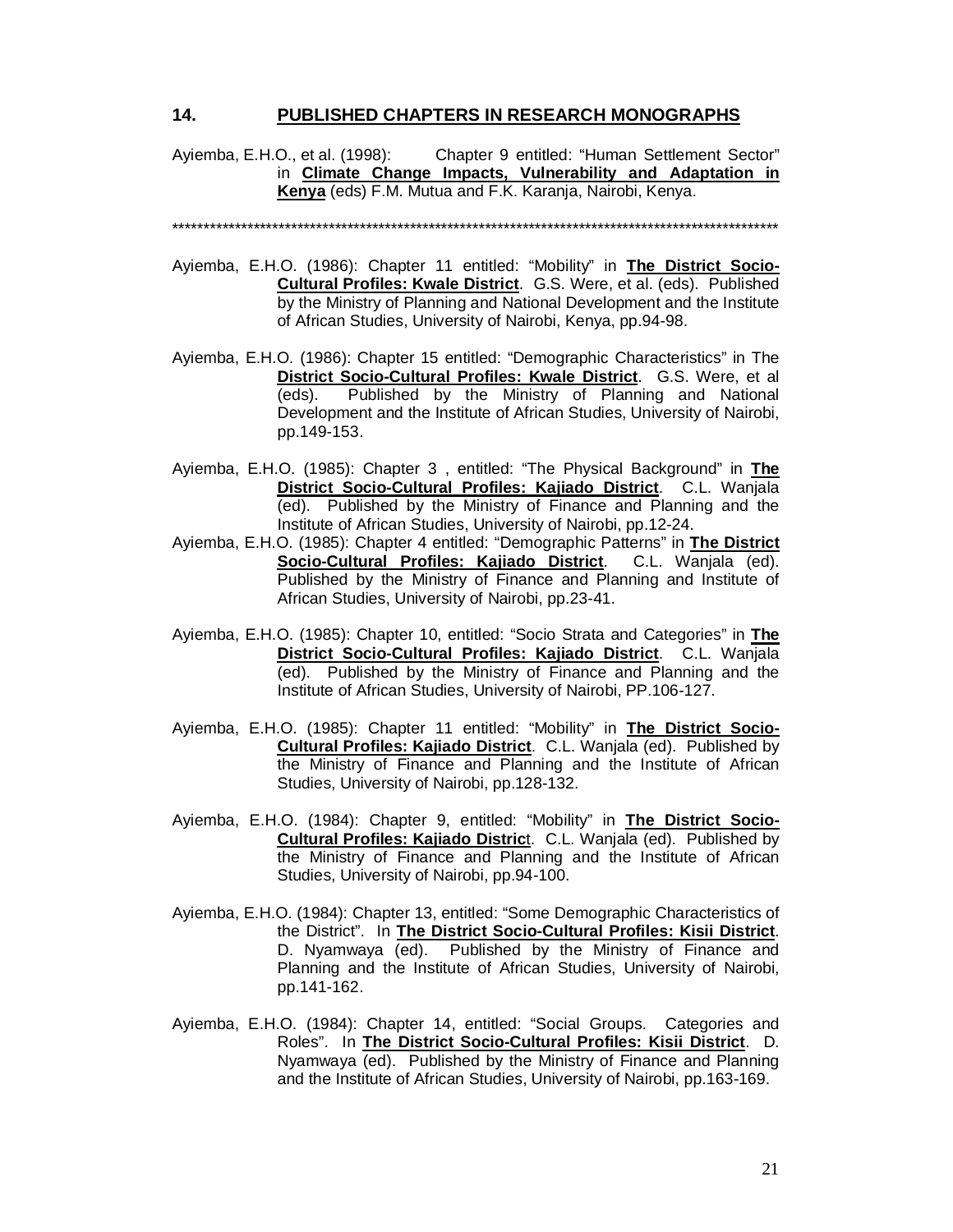- Ayiemba, E.H.O. (1983): Chapter 9, entitled: "Demographic Patterns". In **The District Socio-Cultural Profiles: Marsabit District**. C.L. Wanjala (ed). Published by the Ministry of Finance and Planning and the Institute of African Studies, University of Nairobi, pp.84-100.
- Ayiemba, E.H.O. (1983): Chapter 10, entitled: "Social Strata and Categories". C.L. Wanjala (ed). **In The District Socio-Cultural Profiles: Marsabit District**. Published by the Ministry of Finance and Planning and the Institute of African Studies, University of Nairobi, pp.101-109.

#### **15. CONSULTANCY REPORTS**

- Adewuyi, Alfred and Elias, H.O.Ayiemba., 2004: University Of Botswana: External Review Report for the Department of Population Studies. **An Evaluation report for the Centre for Academic**  Development (CAD). September 26-30<sup>th</sup>, 2004
- Ayiemba, Elias H.O., Nyandega Isiah and A.B.C. Ocholla-Ayayo,. 2001: Farming in Tsetse Controlled Areas: A Household Survey of Selected Districts in Western Kenya**. A Consultancy Report forThe FITCA-Kenya Project.** October, 2001, Nairobi, Kenya.
- Ayiemba, E.H.O. et al. (1999): **Proposed Country Action Programme**. A proposal for funding prepared on behalf of Kenya National Network Advocacy Group (KENNAG) submitted to JFA-PRESA, ILO Addis Ababa, Ethiopia.
- Ayiemba, E.H.O. et al. (1998): **Technology Based Enterprise Projects: A Case study of Kisumu Innovative Centre**, Kenya (KICK), IDS, REME project, University of University of Nairobi.
- Ayiemba, E.H.O. and F. Adeyoyin, (1997): **Module 1: Population and Development Strategies**. A Training Manual for the UNFPA Regional Population Training Programme for Anglophone Africa. UNFPA Regional Training Institute, Nairobi.
- Ayiemba, E.H.O. (1995): **Population and Development: A South-South Initiative, Kenya Country Profile**. A report for the Government of Kenya for launching South-South Initiative Project.

- Ayiemba, E.H.O. (1990): "**Evaluation Report of URTNA Family Health Broadcast Phase III".** Co-authored with Polycarp O. Ochilo, presented to URTNA Programme Exchange Centre (PEC Nairobi, Kenya).
- Ayiemba, E.H.O. (1989): "Operations Research (1989) to determine Contraceptive Prevalence, Family Planning Drop-out rates ad Effectiveness of Information and Education Activities". **Consolidated Report prepared for the Family Planning Private Sector (FPPS) Nairobi**. Co-authored with J. Oucho (PSRI, Nairobi, Kenya)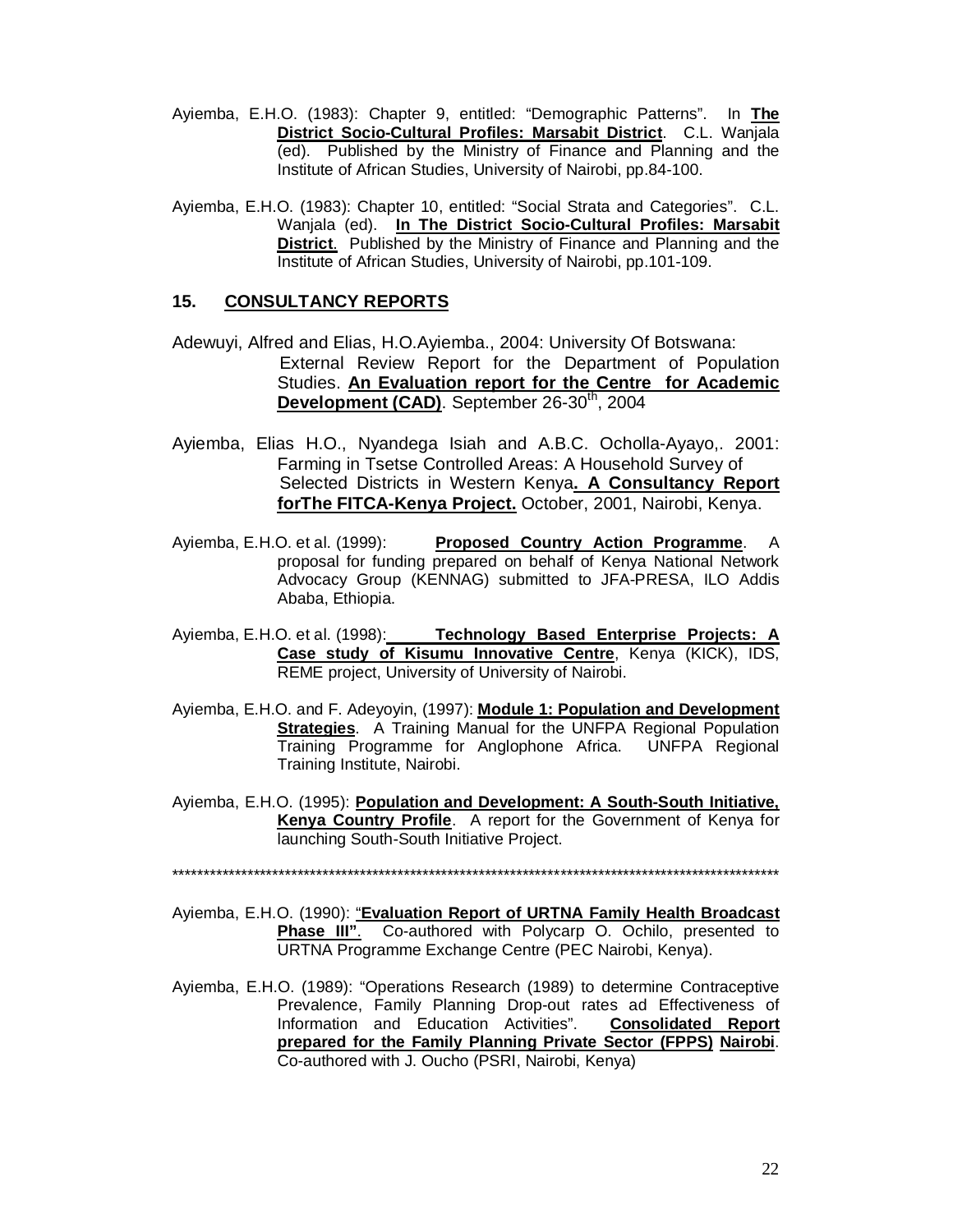- Ayeimba, E.H.O. (1988): "Family Planning Private Sector Focus Group Interviews: Preliminary Report on Selected Companies in Kenya". **A report for the FPPS Nairobi Office**. Co-authored with Oucho, J.O. of Population Studies and Research Institute, University of Nairobi, Kenya, pp.1-10.
- Ayiemba, E.H.O. (1988): Chapter 5 entitled: "Population Projections and Development". In **Republic of Kenya, Ministry of Local Government on behalf of Kabarnet Town Council, Kabarnet Sewerage and Storm Water Drainage Design Report by the Industrial Research and Consultancy Unit**, University of Nairobi and the Director of Water Development, Ministry of Water Development, Nairobi, Kenya.

#### **16. UNPUBLISHED CONFERENCE/ WORKSHOP/ SEMINAR PAPERS**

- Ayiemba, E.H.O and I. Nyandega (2008): "The impact of Climate Change on Human Settlements in Kenya: An Analysis of Vulnerability and Adaptation Strategies". Paper presented at the International Centre For Research and Development Conference 2-4<sup>th</sup> July, 2008, Bern Switzerland.
- Ayiemba, E.H.O. (1990): "Globalisation, Technology and Skills Development in Africa: A case study of Employment and Training Aspects in Kenya". Paper presented at the ILO Workshop on World Bank Employment Report 1999/2000 at Pan Afric Hotel, Nairobi, 27-29<sup>th</sup> October 1999.
- Ayiemba, E.H.O. (1990): "A Summary of Agenda for Action to Improve Population Programme Implementation in Sub-Saharan Africa in the 1990's: Major findings from Kenya Population Pilot Exercise". Jointly presented with others during The Seminar held for Policy Makers, Programme Implementers and Beneficiaries between 23-24 November 1990 at Silver Springs Hotel, Nairobi.
- Ayiemba, E.H.O. (1990): "A Summary of Kenya Pilot Exercise Recommendations on Population Policy Initiative Programme". A study presented at The World Bank Workshop on Population Policy Programme for Sub-Saharan Africa, held at Accra, Ghana 28-30 November 1990.
- Ayiemba, E.H.O. (1990): "Regional Differentials in Marriage Types and Patterns in Kenya". A paper co-authored with Mabel Nyarango, presented at the seminar on Marriage in Kenya organised by the Population Studies and Research Institute, University of Nairobi.
- Ayiemba, E.H.O. (1988): "Regional Variations of Nuptiality in Kenya", African Population Conference in Dakar, Senegal 7-12 November 1988.
- Ayiemba, E.H.O. (1988): "Population and Human Carrying Capacity of Land". Special Lecture Series Delivered to Postgraduate Students, Department of Agricultural Engineering, Abate Campus, University of Nairobi from 25-30 April 1988 I Nairobi, Kenya.
- Ayiemba, E.H.O. (1987): "The Implications of a Rapidly Growing Population on Social Security System in Kenya". Paper presented at the Zonal Labour, Population, Family Welfare Education for Workers, Management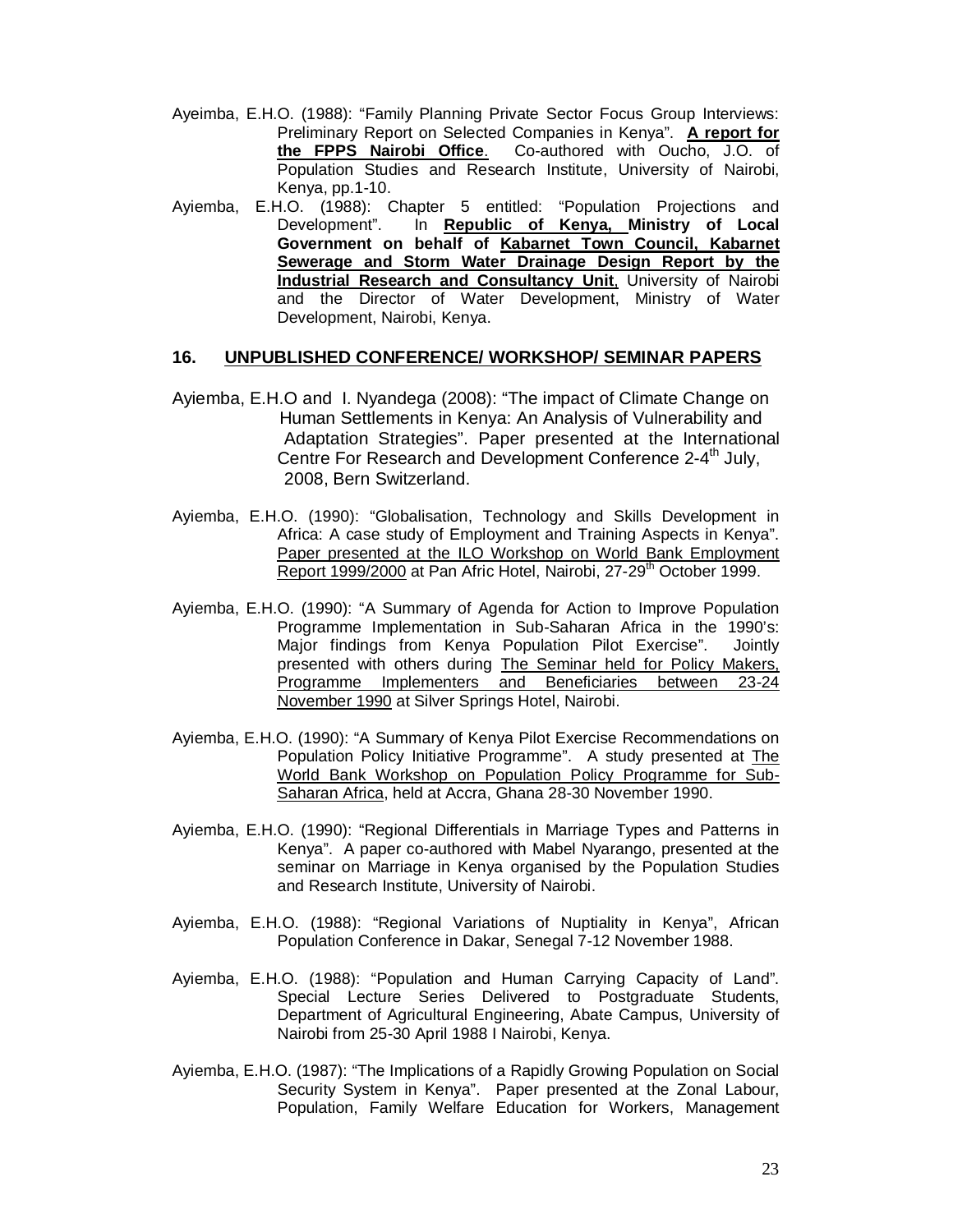Seminar, at Nakuru Waterbuck Hotel from 14-18 December 1987, in Nakuru, Kenya.

- Ayiemba, E.H.O. (1987): "Integrating Population Variables into Agricultural Planning for the Year 2000 and Beyond: A case study of Kenya". Paper presented at the Kenya Economic Associations Workshop on Kenya's Industrial and Agricultural Strategies Towards the Year 2000. At the Kenya International Conference Centre, from 20-25 September 1987 in Nairobi, Kenya.
- Ayiemba, E.H.O. (1985): "Fertility and Rural Development Problems in Kenya". Paper presented to the African Regional Youth Population Workshop at Silver Springs Hotel, 30 October 1985, Nairobi, pp.1-22.
- Ayiemba, E.H.O. (1985): "Population Growth, Structure and the Current Demographic Situation: Kenya in a World Context". Paper presented at the 2<sup>nd</sup> National Study Seminar on Population, Human Resources Planning and Development. Organised by the Ministry of Labour, ILO, ECA and UNDP at Green Hills Hotel, Nyeri from 22 September – 12 October 1985, pp.1-18.
- Ayiemba, E.H.O. (1985): "Determinants of Population Growth with Special Emphasis on Fertility". Paper presented at the 2<sup>nd</sup> National Study Seminar on Population, Human Resources Planning and Development. Organised by the Ministry of Labour, ILO, ECA and UNDP at Green Hills Hotel, Nyeri from 22 September – 12 October 1985, pp.1-20.
- Ayiemba, E.H.O. (1985): "Population Growth in Kenya with Emphasis to Mortality". Paper presented at the 2<sup>nd</sup> National Study Seminar on Population, Human Resources Planning and Development. Organised by the Ministry of Labour, ILO, ECA and UNDP at Green Hills Hotel, Nyeri from 22 September – 12 October 1985, pp.1-8.
- Ayiemba, E.H.O. (1984): "Demographic Issues for Regional Development: A study of Kajiado and Kisii Districts"". Paper presented at the National Seminar for the Presentation of the District Socio-Cultural Profiles Project Reports of Phase III. Organised by the Institute of African Studies, University of Nairobi from 28-30 August 1984, at Kericho Tea Hotel, Kenya.
- Ayiemba, E.H.O. (1983): "Demographic Levels and Patterns: A Comparative study between Districts in the Dry Lands and Lake-shore Districts". Paper presented at the District Socio-Cultural Profiles Project National Seminar from 13-17 July, 1983 at Sirikwa Hotel, Eldoret, Kenya.
- Ayiemba, E.H.O. (1982): "The Population Factor in Rural Development in East Africa". Paper for the seminar on Life and Culture and Rural Development, Methods and Techniques of Field Study, from 12-24 October 1982, at Mfangano Building, University of Nairobi.
- Ayiemba, E.H.O. (1982): "Population Growth in East Africa". Paper for seminar organised by students on College Semester Abroad, Methods and Techniques of Field Study, on 29 September 1982 at Mfangano Building, University of Nairobi, Kenya.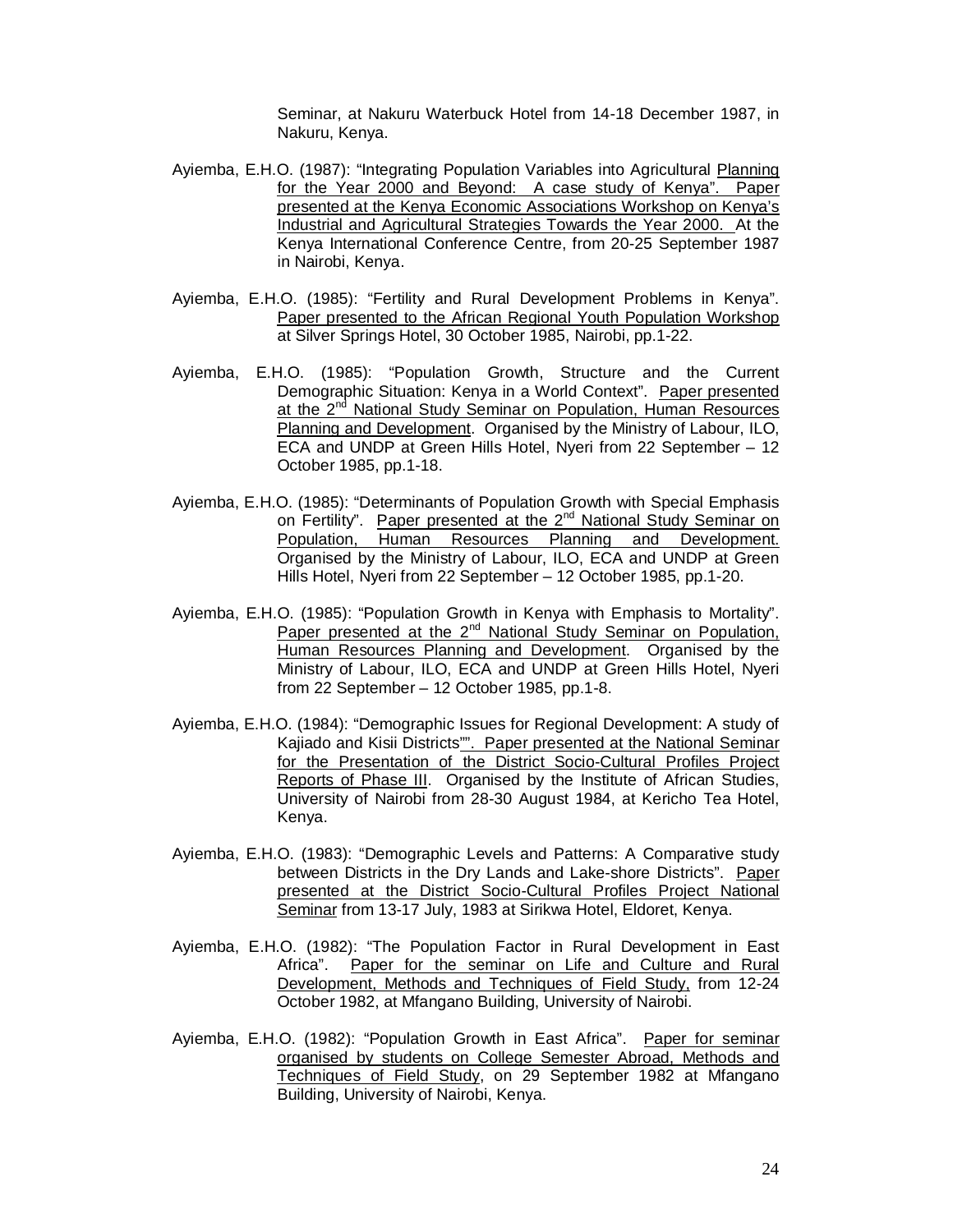- Ayiemba, E.H.O. (1981): "Wind as an Alternative Source of Power in Kenya". A joint Research paper with Mr. D. Mungai, Doc. Number NSIRD/RES/6/01. Industrial Sciences Advisory Research Committee ISARC National Symposium on Industrial Research and Development from 7-11 December 1981 at the Kenya Institute of Administration, Kabete, Nairobi, Kenya.
- Ayiemba, E.H.O. (1981): "Population Growth and Its Effects on Resource Development of the Arid and Semi-Arid Lands of Kenya". Paper presented at the Arid Lands workshop, organised by IDRC and the Kenya National Council for Science and Technology, from 4-8 August 1981 at Kenyatta International Conference Centre, Nairobi, Kenya.
- Ayiemba, E.H.O. (1981): "Stable Population Estimates of Basic Demographic Parameters for Western Kenya: An Analysis of the 1969 Census Data". Paper presented at the Department of Geography Staff Seminar, on 8<sup>th</sup> July 1981, University of Nairobi, Kenya.
- Ayiemba, E.H.O. (1981): "Population Distribution and Density of Busia District". Seminar paper for the Department of Geography, Postgraduate Students Group, University of Nairobi, Kenya.
- Ayiemba, E.H.O. (1979): "Stable Population Estimates of Basic Demographic Parameters from Incomplete Data for Kenya". Paper presented at Florida State University, Graduate Students Seminar, Tallahassee, Florida, U.S.A.
- Ayiemba, E.H.O. (1974): "Environmental Perception and Problems of Regional Development: A case study of Kano Plains and the Sugar-Belt". Paper presented at the workshop on Environment and Rural Development in East Africa, Kenya, from 11-30 November 1974. Organised by UNESCO in Nairobi, Kenya.

#### **17. EXPERIENCE IN ADMINISTRATION**

- 2005-to-dateChairman, Department of Geography and Environmental Studies.
- 1996-to-date: Chairman, Inter-faculty Collaboration Programme on Health and Behaviour Studies, University of Nairobi, Kenya.
- 1997-1998: Acting Dean, Faculty of Arts, University of Nairobi.
- 1992-1997: Associate Dean, Faculty of Arts, University of Nairobi, Kenya.

- 1987-1991: Chairman, Department of Geography, University of Nairobi, Kenya.
- 1990-1998: Chairman, Kenya Task Force on African Population Agenda. A Project of the African Population Advisory Council (APAC), Washington, D.C., U.S.A.
- 1994-to-date: East African Representative of the Union for African Population Studies (UAPS) with headquarters in Dakar, Senegal.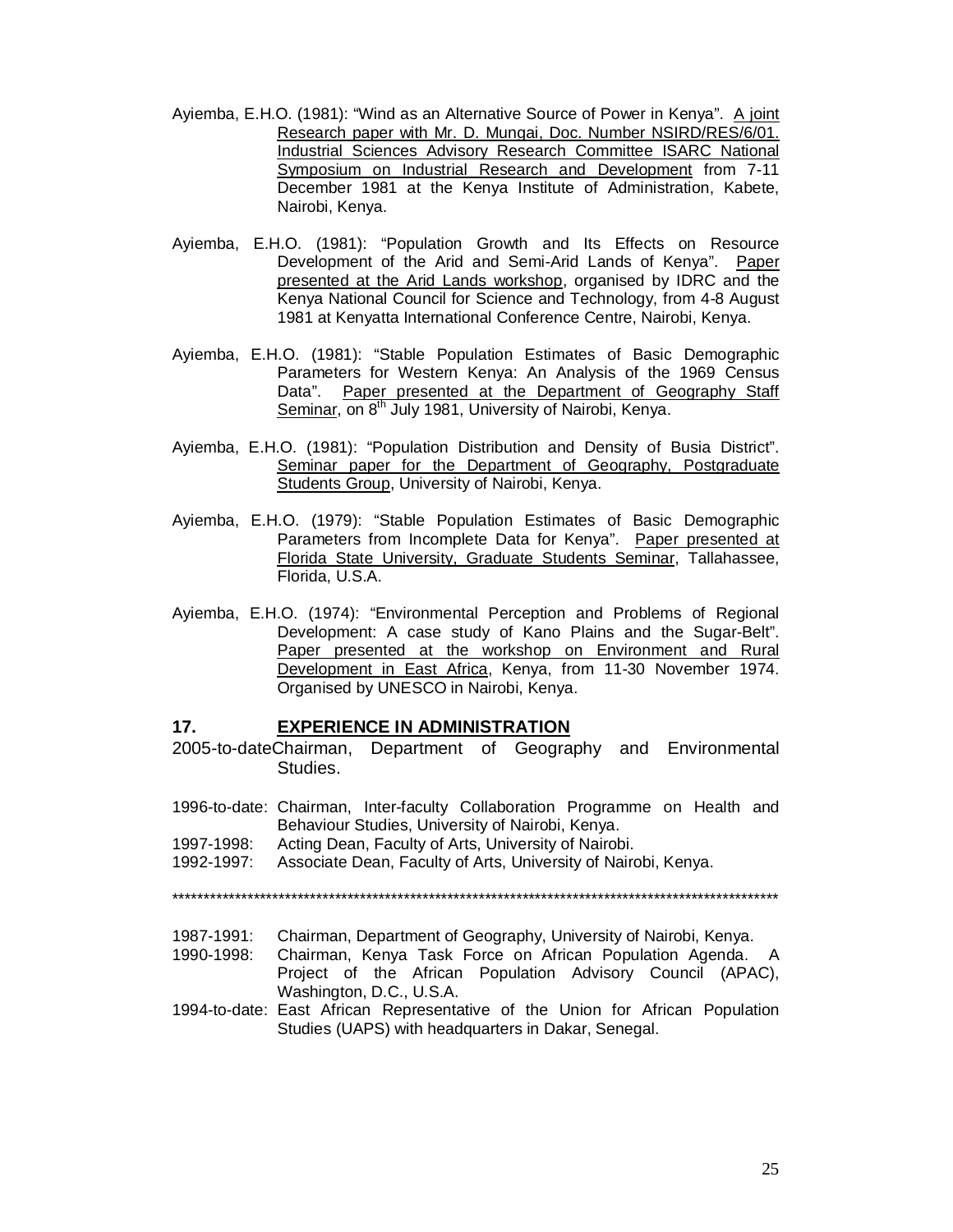## **18. EXTRA-CURRICULAR ACTIVITIES/NATIONAL CONTRIBUTION**

- 1988: Member of Post-Census Enumeration Planning Committee, Republic of Kenya.
- 1986-1998: Member of the Steering Committee for the 1989 National Census, Republic of Kenya.
- 1983-1992: Chairman, Parents Teachers Association (PTA) for GodOloo Primary School, Gwasi Location, South Nyanza District, Kenya.
- 1983-1990: Chief Instructor, Kenya National Examinations Council, Republic of Kenya.
- 1980-1983: Chief Examiner, Kenya National Examinations Council, Republic of Kenya.
- 1980-1982: Acting Chairman, The Geographical Society of Kenya.
- 1967-1968: Headmaster, Godbura Secondary School, Gwassi Location, South Nyanza District in Kenya.
- 1966-1967: Assistant House Prefect, Maseno National School,Nyanza Province, Kenya.
- 1963-1965: Librarian, Bugema Missionary College, Uganda.

#### **19. PROFESSIONAL MEMBERSHIP**

- 1990: Interim Chairman, Kenya Association of Geographers (KAG)
	- International Geosphere-Biosphere Programme (IGBP) **Committee**
	- Vice-Chairman, Kenya National Hydrology Committee
- 1988: Union for African Population Studies (UAPS)
- 1987: International Union for Scientific Study of Population (IUSSP)
- 1975: The Geographical Society of Kenya

#### **20. ACADEMIC REFEREES**

- 1. Prof. Richard S. Odingo Department of Geography University of Nairobi P.O. Box 30197 00100 Nairobi - Kenya
- 2. Prof. John O. Oucho Marie Curie Chair Cntre for Research in Ethnic Relations School of Health and Social Studies The University of Warwick, Coventry, Cv4 7AL United Kingdom Tel. 024-7657-4731 Fax. 024-7652-4324 Email: J.O.Oucho@warwick.ac.uk
- 3. Prof. W.T.S. Gould Department of Geography Roxby Building **Liverpool** L69 3BX Fax: (44)-0151-794-2866 E-mail:wsg@liv.ac.uk